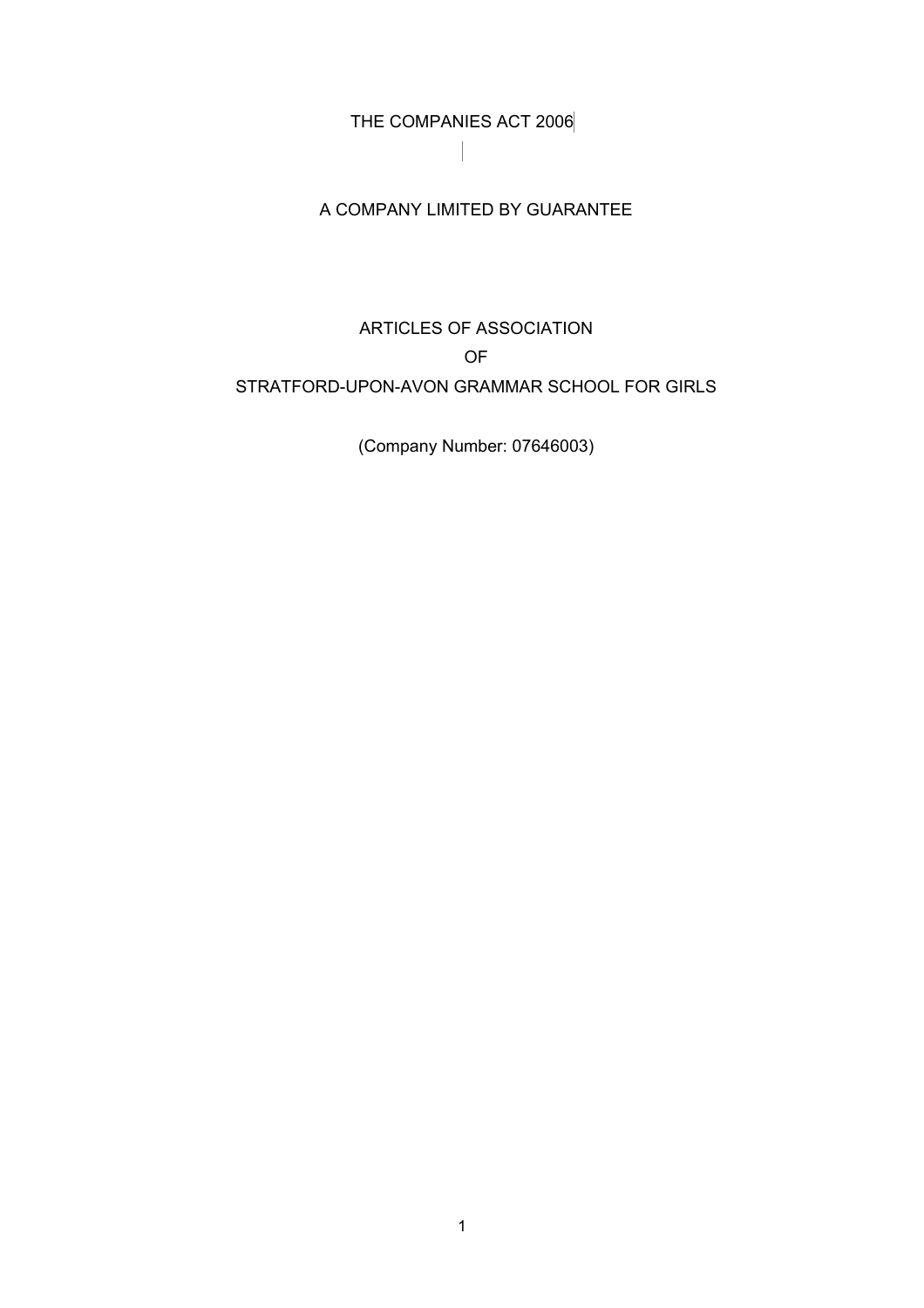# THE COMPANIES ACT 2006 COMPANY LIMITED BY GUARANTEE ARTICLES OF ASSOCIATION OF STRATFORD-UPON-AVON GRAMMAR SCHOOL FOR GIRLS

#### INTERPRETATION

- 1. In these Articles:
	- (a) "the Academy" means the school referred to in Article 4 and established by the Academy Trust;
	- (b) "Academy Financial Year" means the academic year from  $1<sup>st</sup>$  of September to  $31<sup>st</sup>$  of August in any year;
	- (c) "the Academy Trust" means the company intended to be regulated by these Articles and referred to in Article 2;
	- (d) "Additional Governors" means the Governors appointed pursuant to Article 62 and 62A;
	- (e) "the Articles" means these Articles of Association of the Academy Trust;
	- (f) "Chief Inspector" means Her Majesty's Chief Inspector of Education, Children's Services and Skills or his successor;
	- (g) "clear days" in relation to the period of a notice means the period excluding the day when the notice is given or deemed to be given and the day on which it is given or on which it is to take effect;
	- (h) "Community Governors means the Governors who may be appointed pursuant to Article 58B;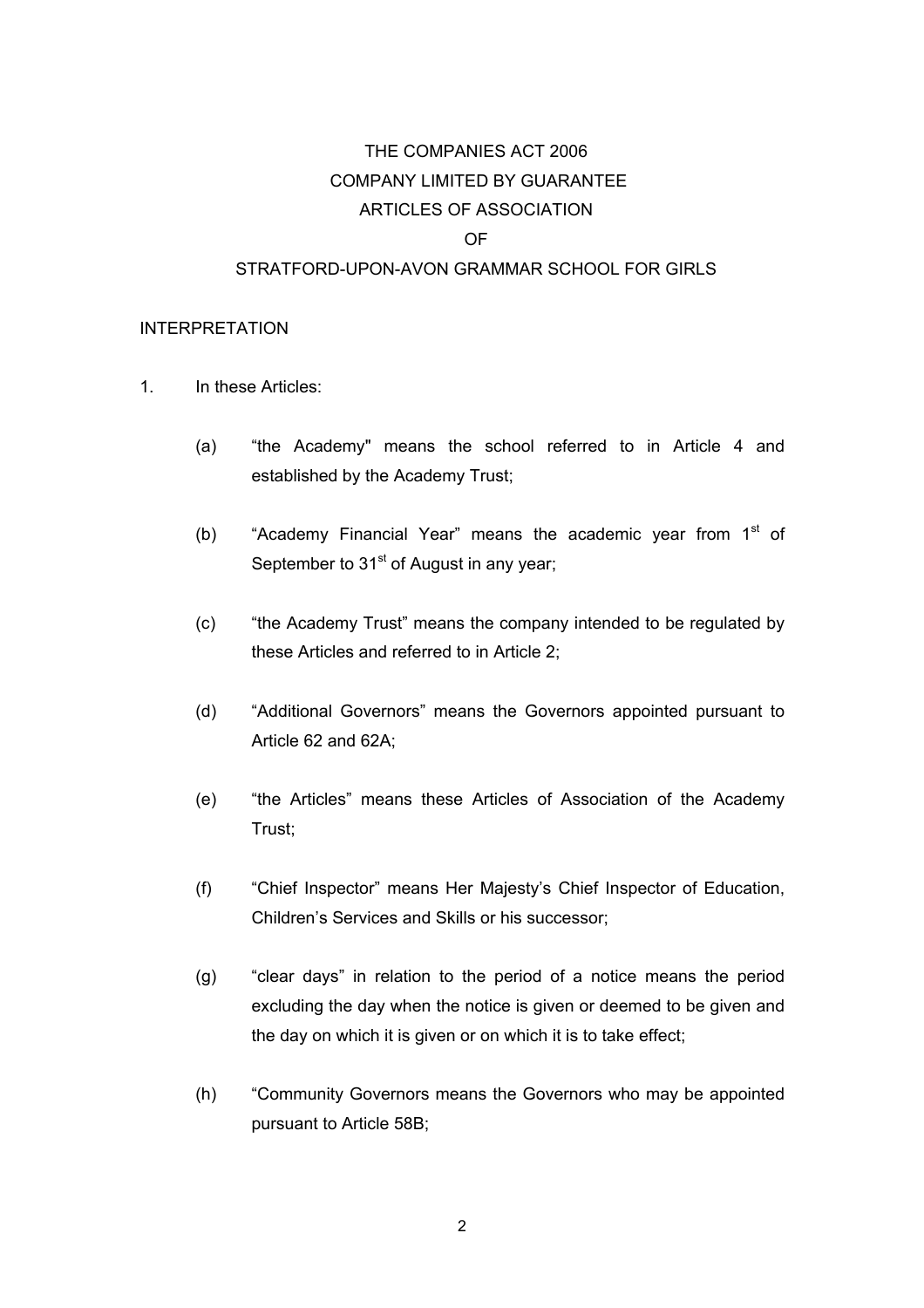- (i) "financial expert" means an individual, company or firm who is authorised to give investment advice under the Financial Services and Markets Act 2000;
- (j) "Funding Agreement" means the agreement made under section 1 of the Academies Act 2010 between the Academy Trust and the Secretary of State to establish the Academy;
- (k) "Further Governors" means the Governors appointed pursuant to Article 63;
- (l) "the Governors" means the directors of the Academy Trust (and "Governor" means any one of those directors), subject to the definition of this term at Article 6.9(b) in relation to Articles 6.2-6.9;
- (m) "Headteacher" means the head teacher of the Academy;
- (n) "Local Authority Associated Persons" means any person associated with any local authority within the meaning given in section 69 of the Local Government and Housing Act 1989;
- (o) "Member" means a member of the Academy Trust and someone who as such is bound by the undertaking contained in Article 8;
- (p) "the Memorandum" means the Memorandum of Association of the Academy Trust;
- (q) "Office" means the registered office of the Academy Trust;
- (r) "the Parent Governors" means the Governor(s) appointed pursuant to Articles 53 to 58 inclusive;
- (s) "Principal Regulator" means the body or person appointed as the Principal Regulator under the Charities Act 2006;
- (t) "the seal" means the common seal of the Academy Trust if it has one;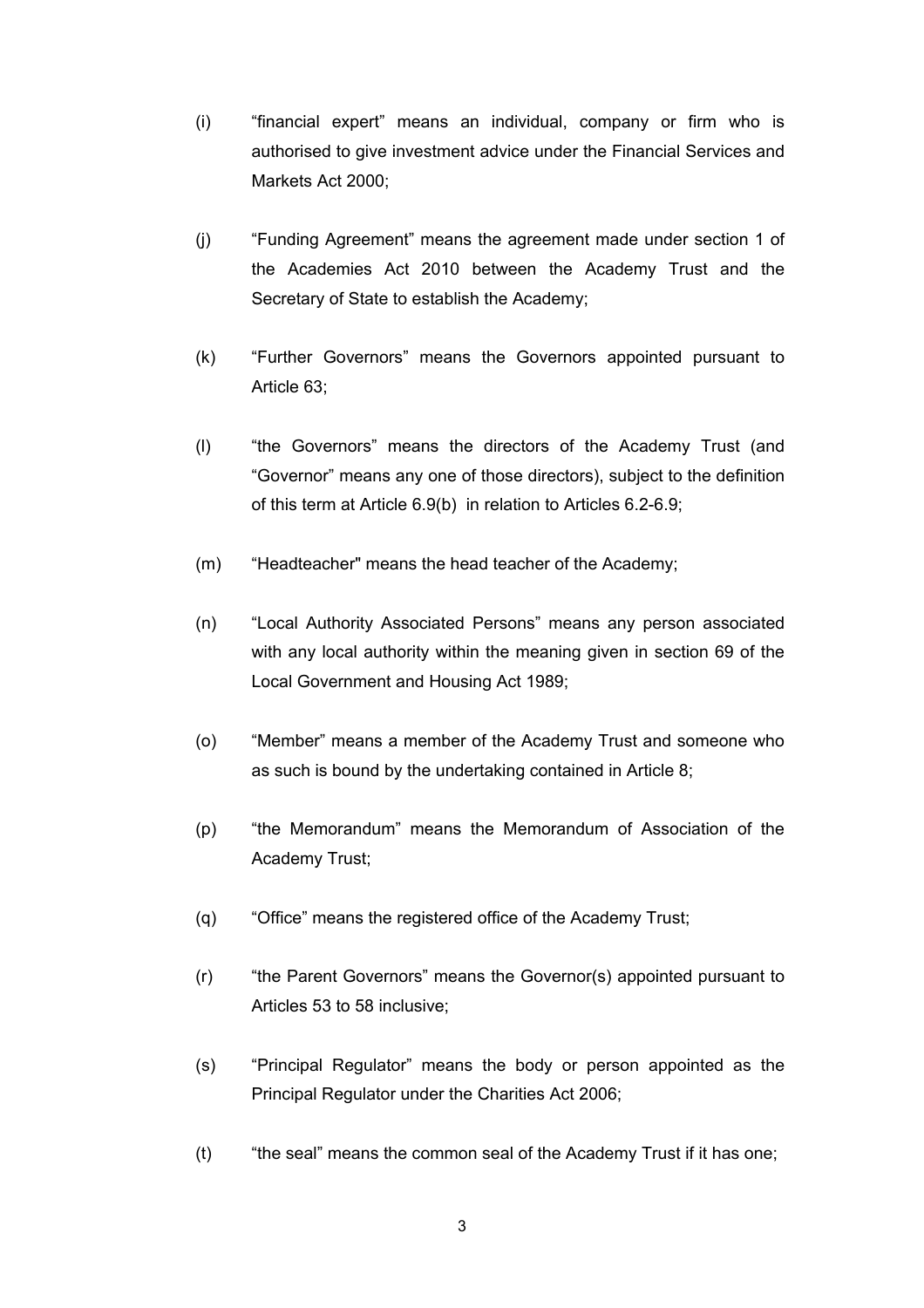- (u) "Secretary" means the secretary of the Academy Trust or any other person appointed to perform the duties of the secretary of the Academy Trust, including a joint, assistant or deputy secretary;
- (v) "Secretary of State" means the Secretary of State for Education or his successor;
- (w) "Staff Governors" means the Governors who may be appointed pursuant to Article 58A;
- (x) "teacher" means a person employed under a contract of employment or a contract for services or otherwise engaged to provide his services as a teacher at the Academy;
- (y) "the United Kingdom" means Great Britain and Northern Ireland;
- (z) words importing the masculine gender only shall include the feminine gender. Words importing the singular number shall include the plural number, and vice versa;
- (aa) subject as aforesaid, words or expressions contained in these Articles shall, unless the context requires otherwise, bear the same meaning as in the Companies Act 2006, as appropriate;
- (bb) any reference to a statute or statutory provision shall include any statute or statutory provision which replaces or supersedes such statute or statutory provision including any modification or amendment thereto.
- 2. The company's name is Stratford-Upon-Avon Grammar School for Girls (and in this document it is called "**the Academy Trust**").
- 3. The Academy Trust's registered office is to be situated in England and Wales.

## **OBJECTS**

4. The Academy Trust's object ("**the Object**") is specifically restricted to the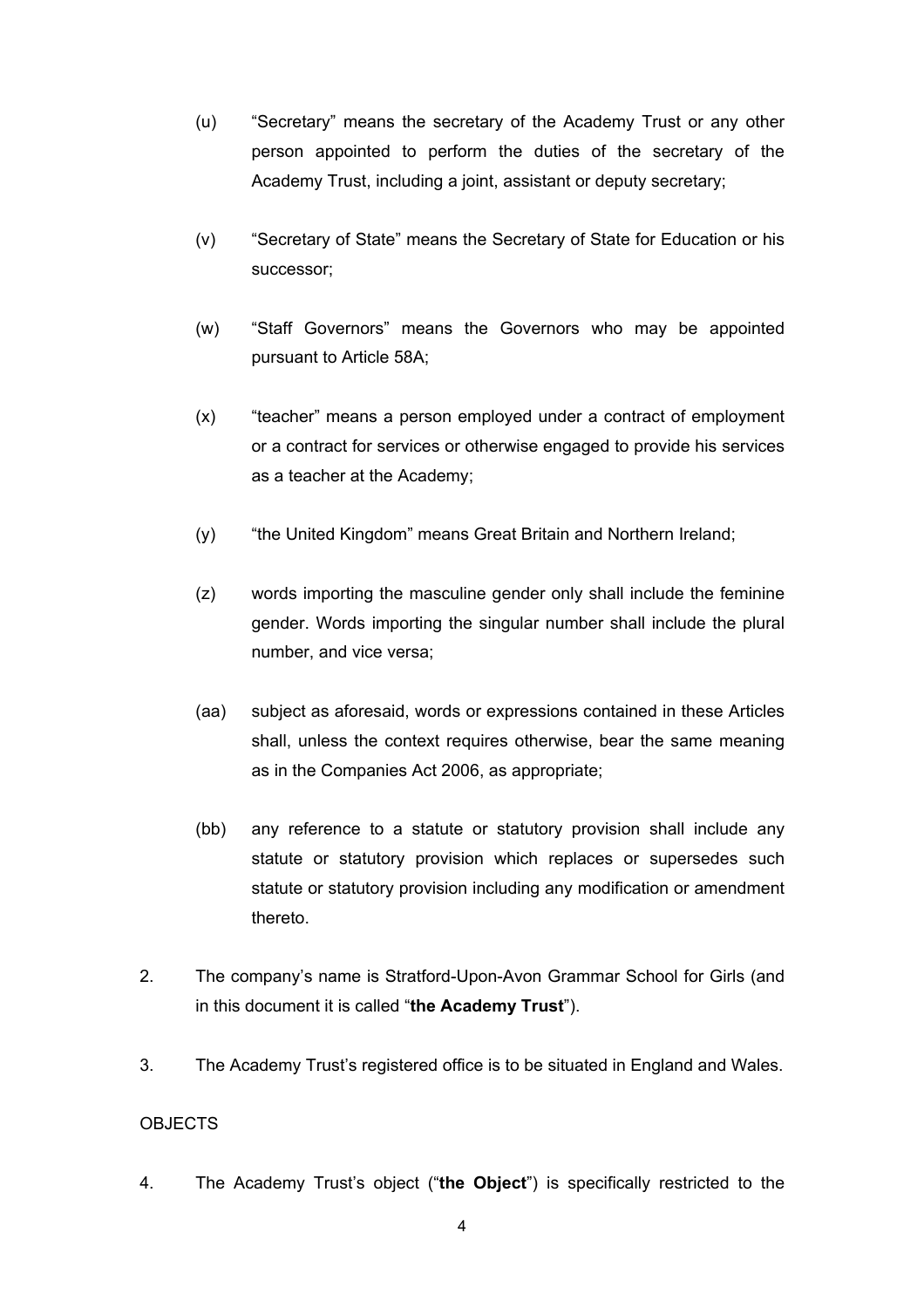following: to advance for the public benefit education in the United Kingdom, in particular but without prejudice to the generality of the foregoing by establishing, maintaining, carrying on, managing and developing a school offering a broad and balanced curriculum ("the Academy").

- 5. In furtherance of the Object but not further or otherwise the Academy Trust may exercise the following powers:
	- (a) to draw, make, accept, endorse, discount, execute and issue promissory notes, bills, cheques and other instruments, and to operate bank accounts in the name of the Academy Trust;
	- (b) to raise funds and to invite and receive contributions provided that in raising funds the Academy Trust shall not undertake any substantial permanent trading activities and shall conform to any relevant statutory regulations;
	- (c) to acquire, alter, improve and (subject to such consents as may be required by law) to charge or otherwise dispose of property;
	- (d) subject to Article 6 below to employ such staff, as are necessary for the proper pursuit of the Object and to make all reasonable and necessary provision for the payments of pensions and superannuation to staff and their dependants;
	- (e) to establish or support, whether financially or otherwise, any charitable trusts, associations or institutions formed for all or any of the Object;
	- (f) to co-operate with other charities, other independent and maintained schools, voluntary bodies and statutory authorities operating in furtherance of the Object and to exchange information and advice with them;
	- (g) to pay out of funds of the Academy Trust the costs, charges and expenses of and incidental to the formation and registration of the Academy Trust;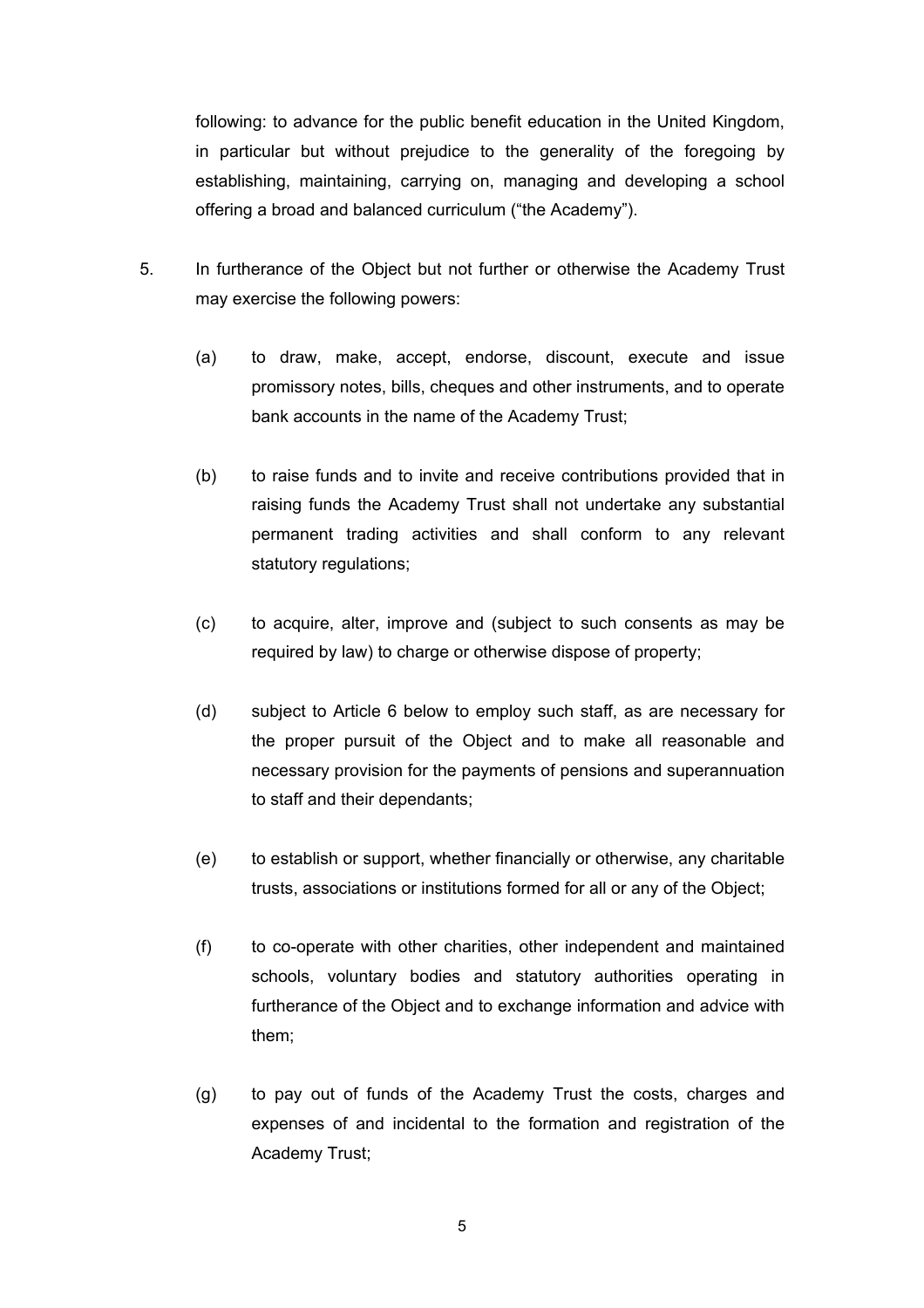- (h) to establish, maintain, carry on, manage and develop the Academy at Shottery, Stratford Upon Avon, Warwickshire, CV37 9HA;
- (i) to offer scholarships, exhibitions, prizes and awards to pupils and former pupils, and otherwise to encourage and assist pupils and former pupils;
- (j) to provide educational facilities and services to students of all ages and the wider community for the public benefit;
- (k) to carry out research into the development and application of new techniques in education in particular in relation to the areas of curricular specialisation of the Academy and to its approach to curriculum development and delivery and to publish the results of such research, and to develop means of benefiting from application of the experience of industry, commerce, other schools and the voluntary sector to the education of pupils in academies;
- (l) subject to such consents as may be required by law and/or by any contract entered into by or on behalf of the Academy Trust to borrow and raise money for the furtherance of the Object in such manner and on such security as the Academy Trust may think fit;
- (m) to deposit or invest any funds of the Academy Trust not immediately required for the furtherance of its Object (but to invest only after obtaining such advice from a financial expert as the Governors consider necessary and having regard to the suitability of investments and the need for diversification);
- (n) to delegate the management of investments to a financial expert, but only on terms that:
	- (i) the investment policy is set down in writing for the financial expert by the Governors;
	- (ii) every transaction is reported promptly to the Governors;
	- (iii) the performance of the investments is reviewed regularly with the Governors;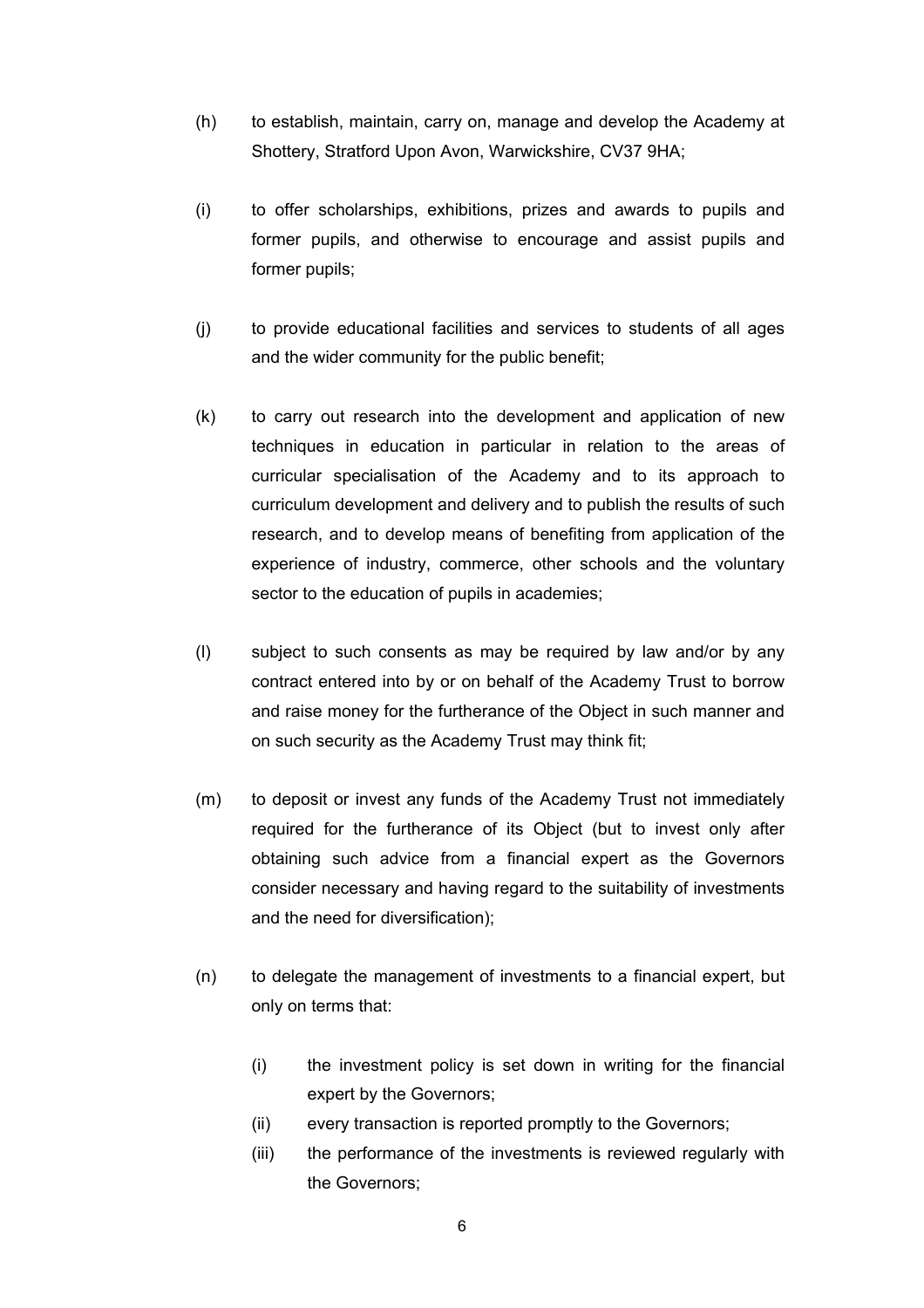- (iv) the Governors are entitled to cancel the delegation arrangement at any time;
- (v) the investment policy and the delegation arrangement are reviewed at least once a year;
- (vi) all payments due to the financial expert are on a scale or at a level which is agreed in advance and are notified promptly to the Governors on receipt; and
- (vii) the financial expert must not do anything outside the powers of the Governors.
- (o) to arrange for investments or other property of the Academy Trust to be held in the name of a nominee company acting under the control of the Governors or of a financial expert acting under their instructions, and to pay any reasonable fee required;
- (p) to provide indemnity insurance to cover the liability of Governors which by virtue of any rule of law would otherwise attach to them in respect of any negligence, default, breach of trust or breach of duty of which they may be guilty in relation to the Academy Trust: Provided that any such insurance shall not extend to any claim arising from any act or omission which the Governors knew to be a breach of trust or breach of duty or which was committed by the Governors in reckless disregard of whether it was a breach of trust or breach of duty or not and provided also that any such insurance shall not extend to the costs of any unsuccessful defence to a criminal prosecution brought against the Governors in their capacity as Governors;
- (q) to establish subsidiary companies to carry on any trade or business for the purpose of raising funds for the Academy Trust;
- (r) to do all such other lawful things as are necessary for or are incidental to or conducive to the achievement of the Object.

6.

6.1 The income and property of the Academy Trust shall be applied solely towards the promotion of the Object.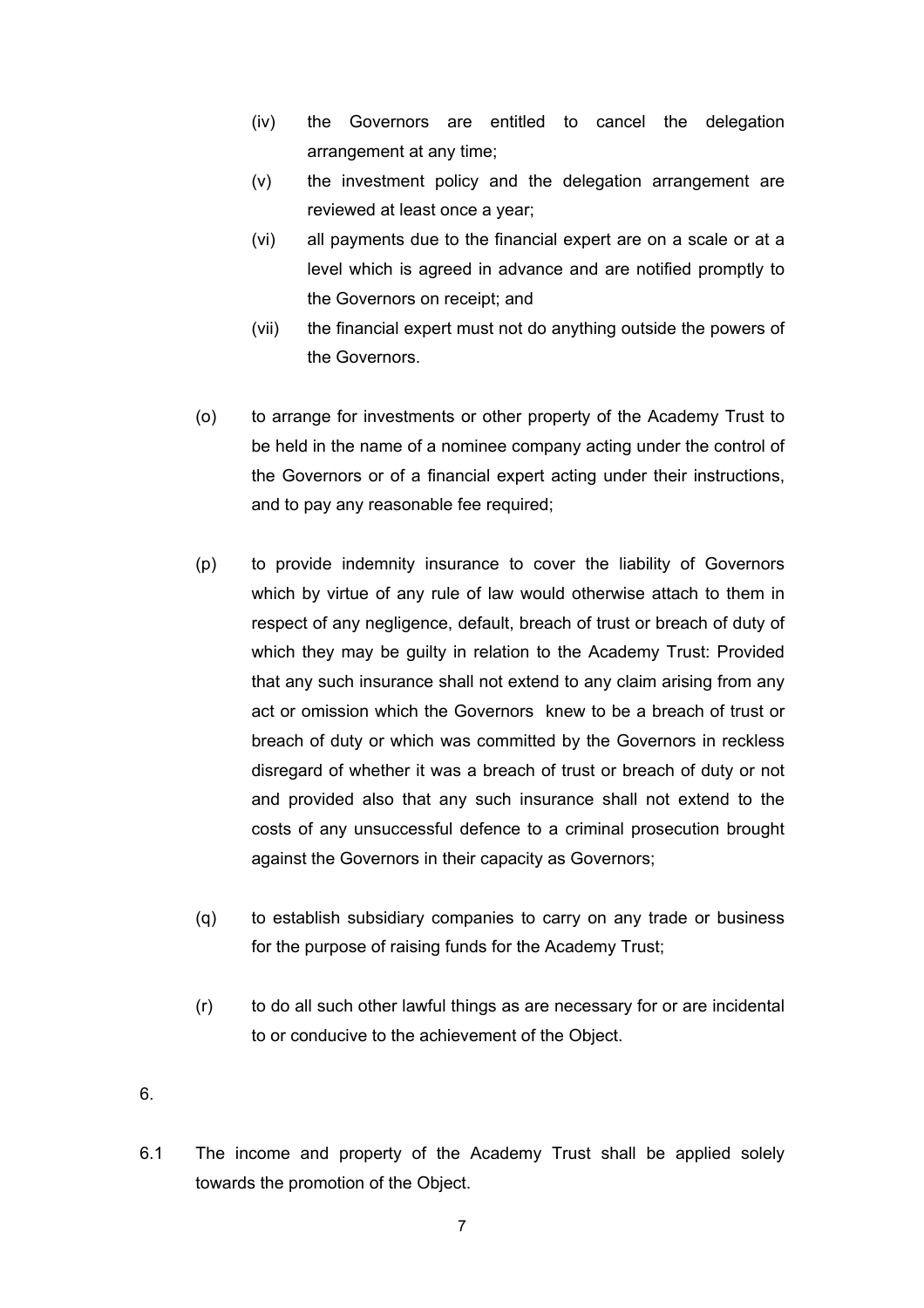- 6.2 None of the income or property of the Academy Trust may be paid or transferred directly or indirectly by way of dividend bonus or otherwise by way of profit to any member of the Academy Trust. Nonetheless a member of the Academy Trust who is not also a Governor may:
	- (a) benefit as a beneficiary of the Academy Trust;
	- (b) be paid reasonable and proper remuneration for any goods or services supplied to the Academy Trust;
	- (c) be paid rent for premises let by the member of the Academy Trust if the amount of the rent and other terms of the letting are reasonable and proper; and
	- (d) be paid interest on money lent to the Academy Trust at a reasonable and proper rate, such rate not to exceed 2 per cent per annum below the base lending rate of a UK clearing bank selected by the Governors, or 0.5%, whichever is the higher.
- 6.3 A Governor may benefit from any indemnity insurance purchased at the Academy Trust's expense to cover the liability of the Governors which by virtue of any rule of law would otherwise attach to them in respect of any negligence, default or breach of trust or breach of duty of which they may be guilty in relation to the Academy Trust: Provided that any such insurance shall not extend to any claim arising from any act or omission which the Governors knew to be a breach of trust or breach of duty or which was committed by the Governors in reckless disregard to whether it was a breach of trust or breach of duty or not and provided also that any such insurance shall not extend to the costs of any unsuccessful defence to a criminal prosecution brought against the Governors in their capacity as directors of the Academy Trust.
- 6.4 A company, which has shares listed on a recognised stock exchange and of which any one Governor holds no more than 1% of the issued capital of that company, may receive fees, remuneration or other benefit in money or money's worth from the Academy Trust.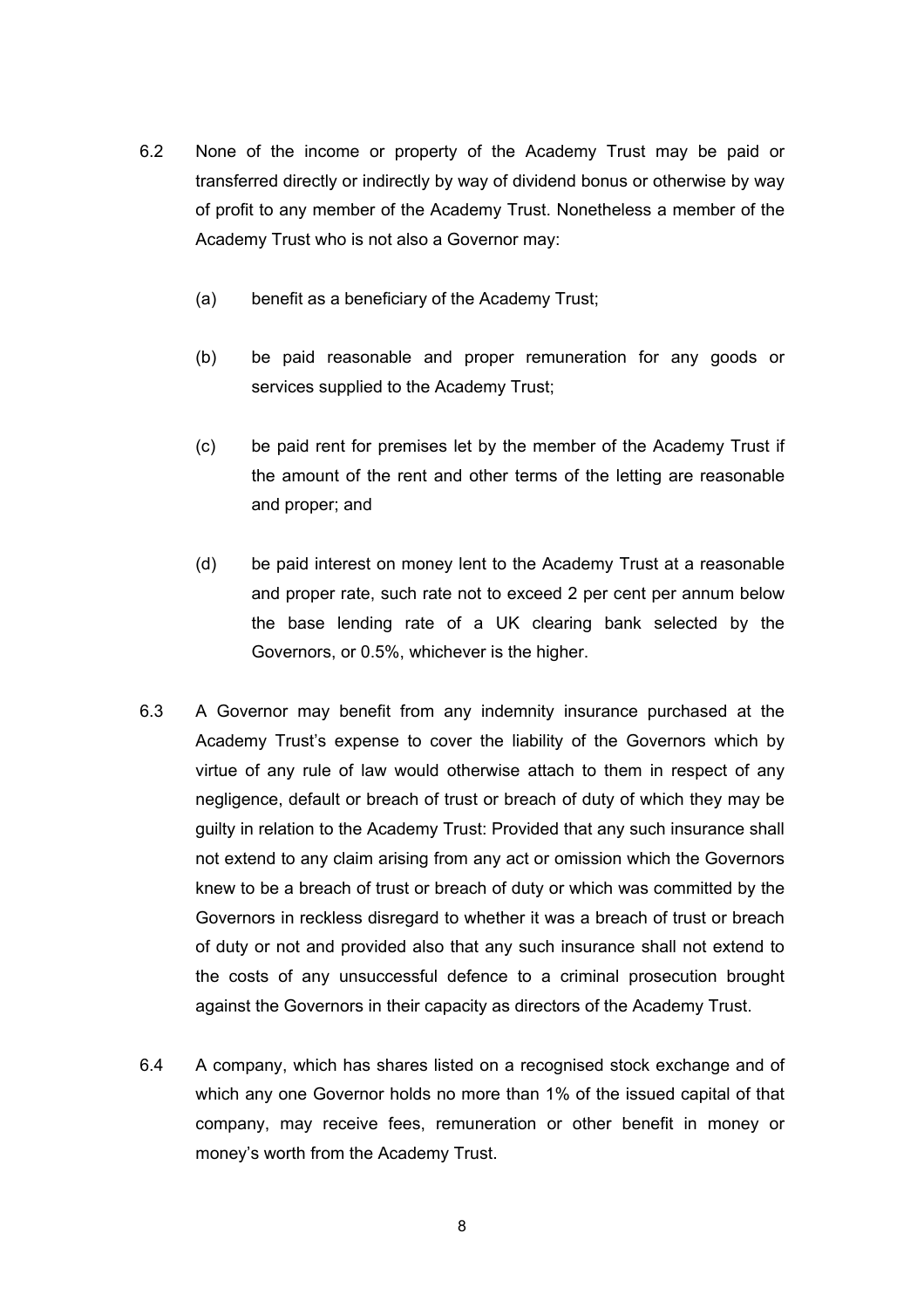- 6.5 A Governor may at the discretion of the Governors be reimbursed from the property of the Academy Trust for reasonable expenses properly incurred by him or her when acting on behalf of the Academy Trust, but excluding expenses in connection with foreign travel.
- 6.6 No Governor may:
	- (a) buy any goods or services from the Academy Trust on terms preferential to those applicable to members of the public;
	- (b) sell goods, services, or any interest in land to the Academy Trust;
	- (c) be employed by or receive any remuneration from the Academy Trust (other than the Headteacher whose employment and/or remuneration is subject to the procedure and conditions in Article 6.8);
	- (d) receive any other financial benefit from the Academy Trust unless:
		- (i) the payment is permitted by Article 6.7 and the Governors follow the procedure and observe the conditions set out in Article 6.8; or
		- (ii) the Governors obtain the prior written approval of the Charity Commission and fully comply with any procedures it prescribes.
- 6.7 Subject to Article 6.8, a Governor may:
	- (a) receive a benefit from the Academy Trust in the capacity of a beneficiary of the Academy Trust or take part in the normal trading and fundraising activities of the Academy Trust on the same terms as members of the public;
	- (b) be employed by the Academy Trust or enter into a contract for the supply of goods or services to the Academy Trust, other than for acting as a Governor;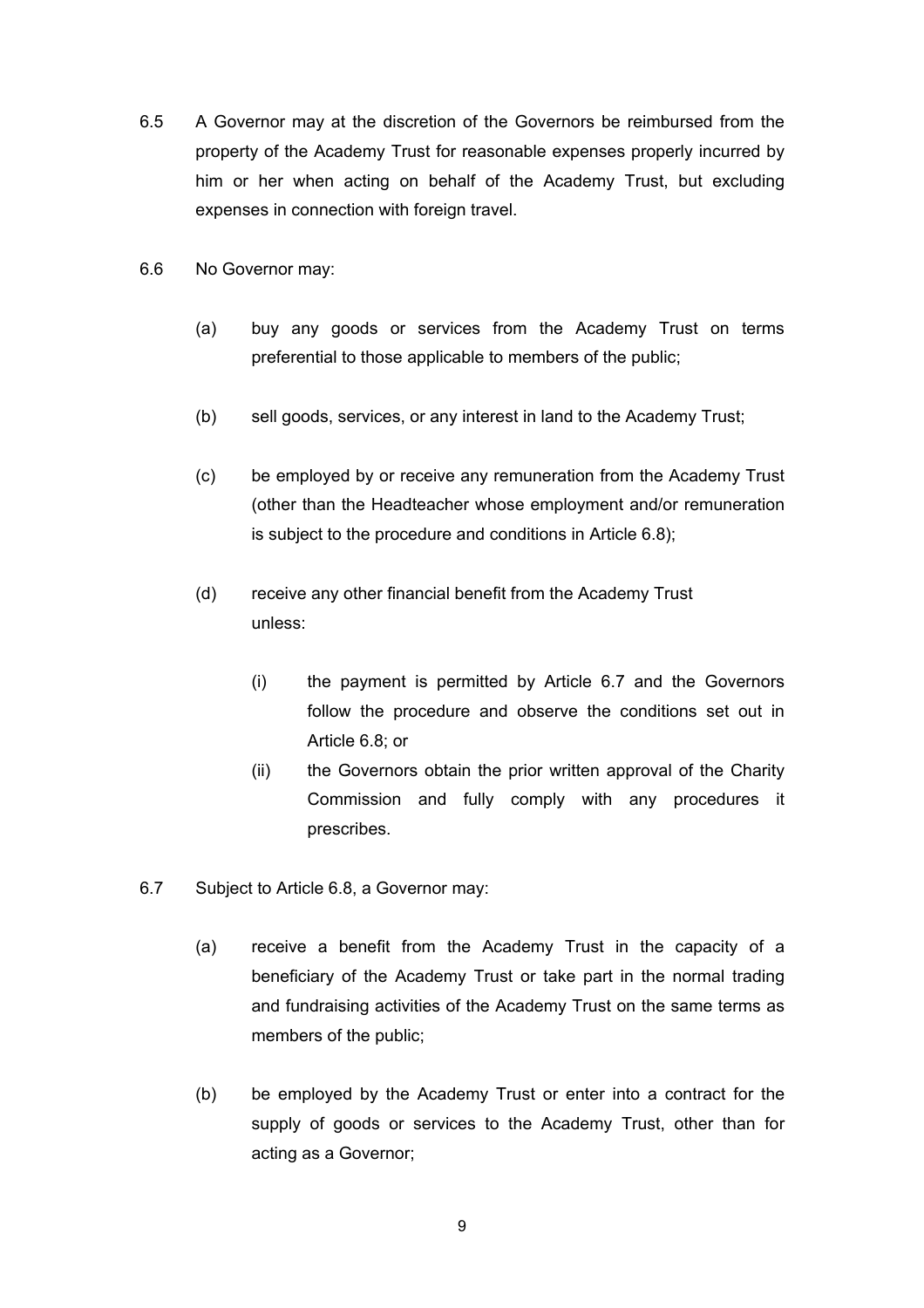- (c) receive interest on money lent to the Academy Trust at a reasonable and proper rate not exceeding 2% per annum below the base rate of a clearing bank to be selected by the Governors, or 0.5%, whichever is the higher;
- (d) receive rent for premises let by the Governor to the Academy Trust if the amount of the rent and the other terms of the lease are reasonable and proper.
- 6.8 The Academy Trust and its Governors may only rely upon the authority provided by Article 6.7 if each of the following conditions is satisfied:
	- (a) the remuneration or other sums paid to the Governor do not exceed an amount that is reasonable in all the circumstances;
	- (b) the Governor is absent from the part of any meeting at which there is discussion of:
		- (i) his or her employment, remuneration, or any matter concerning the contract, payment or benefit; or
		- (ii) his or her performance in the employment, or his or her performance of the contract; or
		- (iii) any proposal to enter into any other contract or arrangement with him or her or to confer any benefit upon him or her that would be permitted under Article 6.7; or
		- (iv) any other matter relating to a payment or the conferring of any benefit permitted by Article 6.7.
	- (c) the Governor does not vote on any such matter and is not to be counted when calculating whether a quorum of Governors is present at the meeting;
	- (d) save in relation to employing or contracting with the Headteacher (a Governor pursuant to Articles 46 and 52) the other Governors are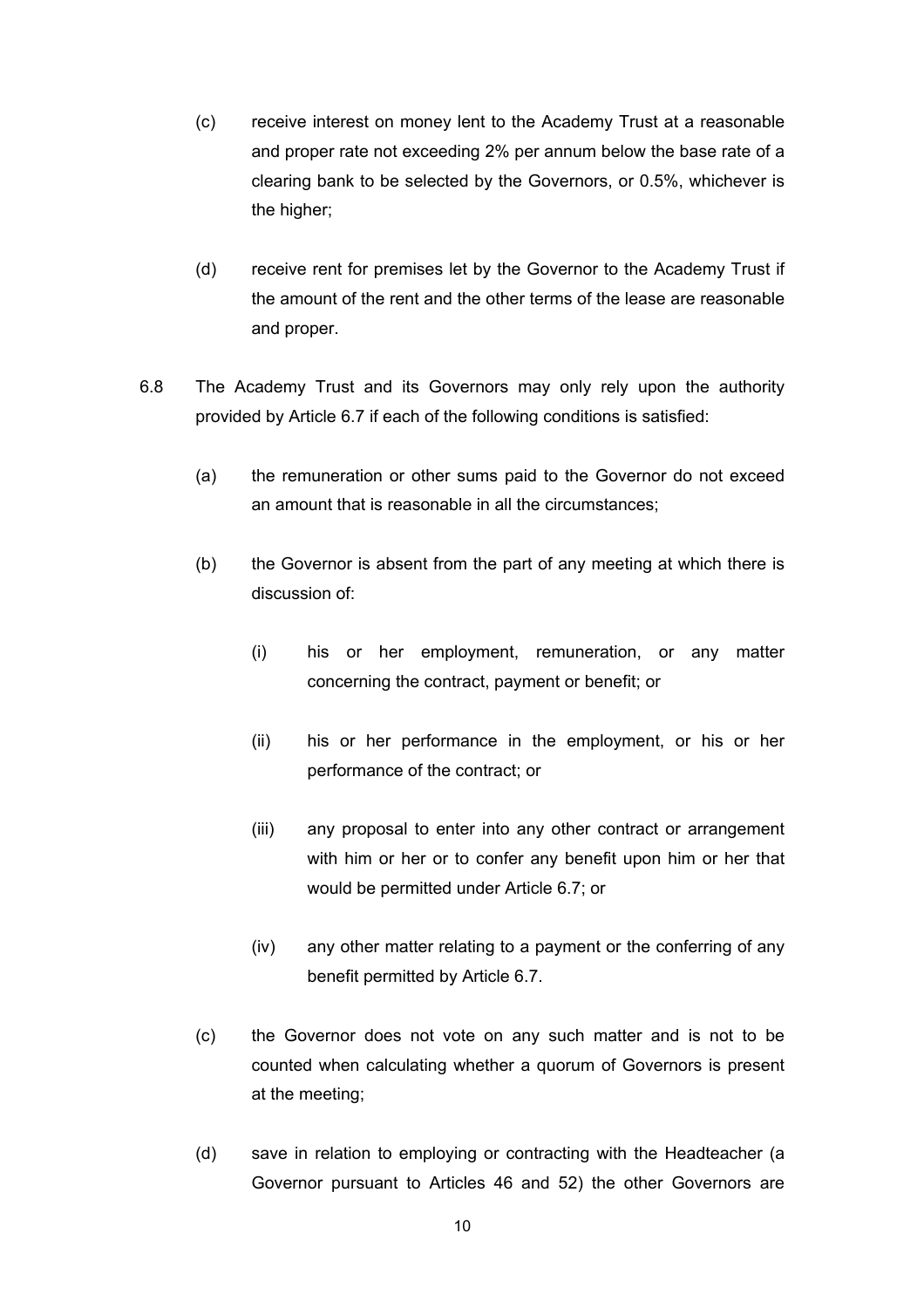satisfied that it is in the interests of the Academy Trust to employ or to contract with that Governor rather than with someone who is not a Governor. In reaching that decision the Governors must balance the advantage of employing a Governor against the disadvantages of doing so (especially the loss of the Governor's services as a result of dealing with the Governor's conflict of interest);

- (e) the reason for their decision is recorded by the Governors in the minute book;
- (f) a majority of the Governors then in office have received no such payments or benefit.
- 6.8A The provision in clause 6.6(c) that no Governor may be employed by or receive any remuneration from the Academy Trust (other than the Headteacher) does not apply to an existing employee of the Academy Trust who is subsequently elected or appointed as a Governor save that this clause shall only allow such a Governor to receive remuneration or benefit from the Academy Trust in his capacity as an employee of the Academy Trust and provided that the procedure as set out in Articles 6.8(b)(i), (ii) and 6.8(c) is followed.
- 6.9 In Articles 6.2-6.9:
	- (a) "Academy Trust" shall include any company in which the Academy Trust:
		- (i) holds more than 50% of the shares; or
		- (ii) controls more than 50% of the voting rights attached to the shares; or
		- (iii) has the right to appoint one or more directors to the board of the company.
	- (b) "Governor" shall include any child, stepchild, parent, grandchild, grandparent, brother, sister or spouse of the governor or any person living with the governor as his or her partner;
	- (c) the employment or remuneration of a Governor includes the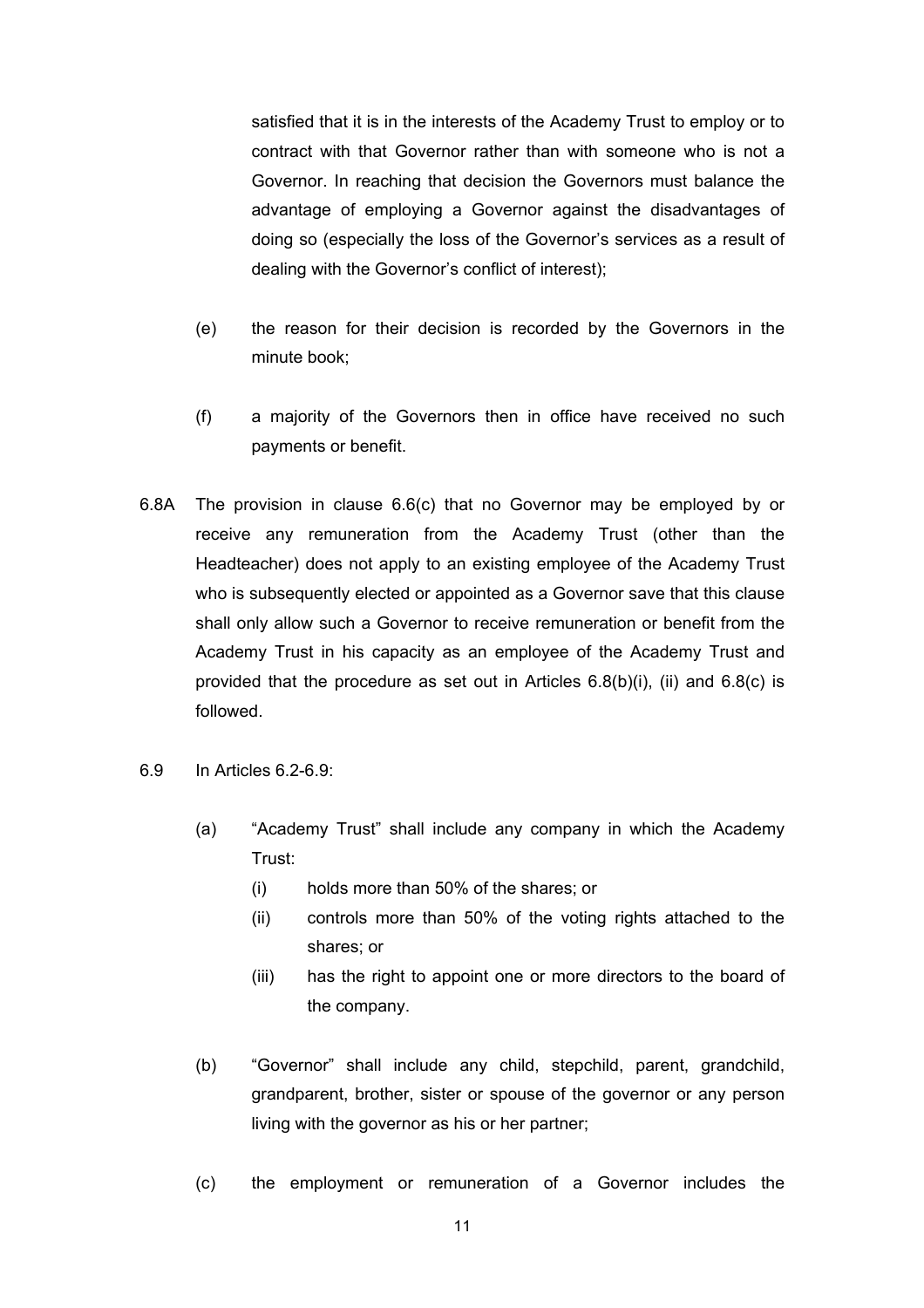engagement or remuneration of any firm or company in which the Governor is:

- (i) a partner;
- (ii) an employee;
- (iii) a consultant;
- (iv) a director;
- (v) a member; or
- (vi) a shareholder, unless the shares of the company are listed on a recognised stock exchange and the Governor holds less than 1% of the issued capital.
- 7. The liability of the members of the Academy Trust is limited.
- 8. Every member of the Academy Trust undertakes to contribute such amount as may be required (not exceeding £10) to the Academy Trust's assets if it should be wound up while he or she is a member or within one year after he or she ceases to be a member, for payment of the Academy Trust's debts and liabilities before he or she ceases to be a member, and of the costs, charges and expenses of winding up, and for the adjustment of the rights of the contributories among themselves.
- 9. If the Academy Trust is wound up or dissolved and after all its debts and liabilities (including any under section 483 of the Education Act 1996) have been satisfied there remains any property it shall not be paid to or distributed among the members of the Academy Trust, but shall be given or transferred to some other charity or charities having objects similar to the Object which prohibits the distribution of its or their income and property to an extent at least as great as is imposed on the Academy Trust by Article 6 above, chosen by the members of the Academy Trust at or before the time of dissolution and if that cannot be done then to some other charitable object.
- 10. No alteration or addition shall be made to or in the provisions of these Articles without the written consent of the Secretary of State.
- 11. No alteration or addition shall be made to or in the provisions of these Articles which would have the effect that: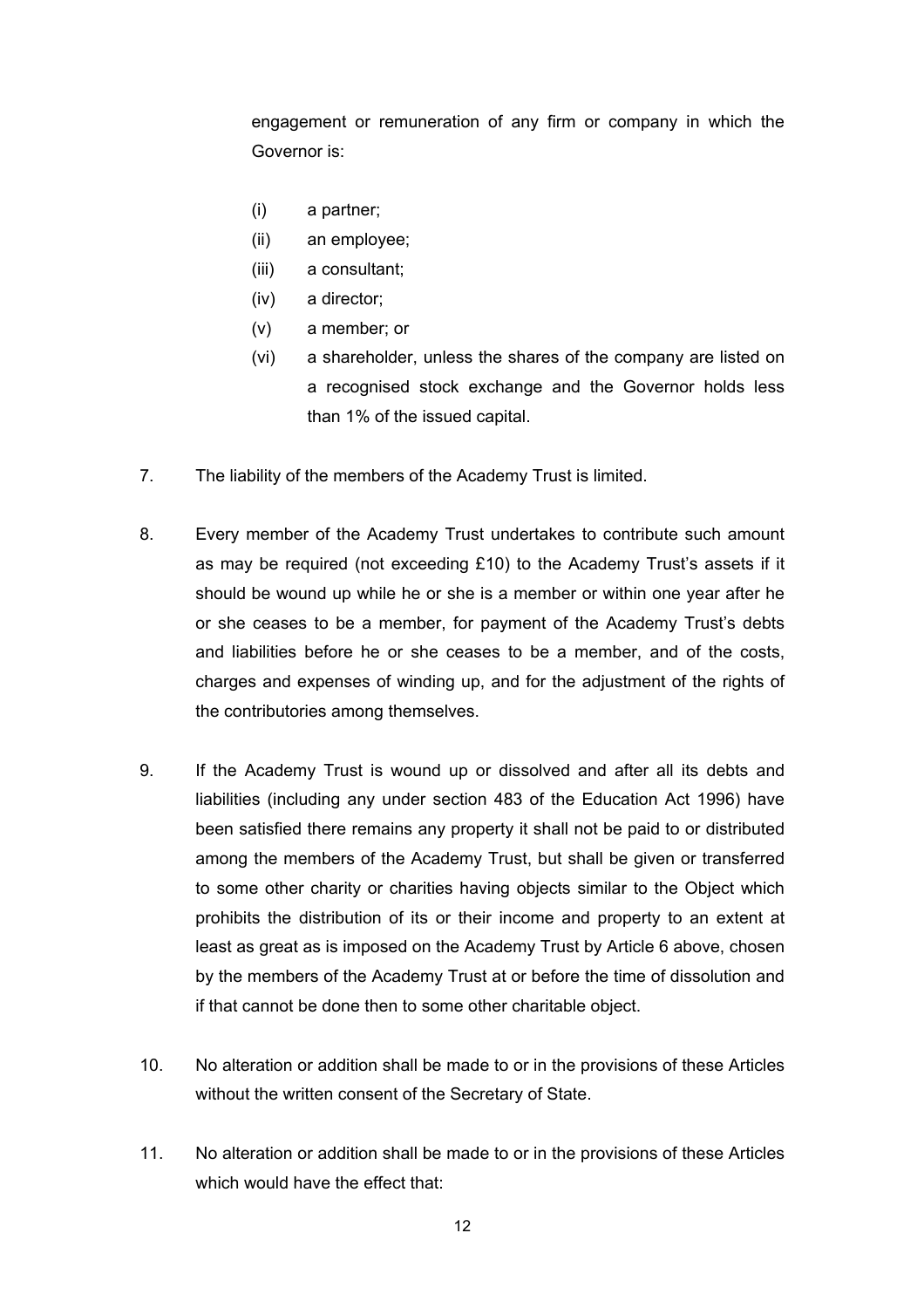- (a) the Academy Trust would cease to be a company to which section 60 of the Companies Act 2006 applies; or
- (b) that the Academy Trust would cease to be a charity.

## MEMBERS

- 12. The Members of the Academy Trust shall comprise:
	- (a) the signatories to the Memorandum;
	- (b) 1 person appointed by the Secretary of State, in the event that the Secretary of State appoints a person for this purpose;
	- (c) the chairman of the Governors; and
	- (d) any person appointed under Article 16.
- 13. Each of the persons entitled to appoint Members in Article 12 shall have the right from time to time by written notice delivered to the Office to remove any Member appointed by them and to appoint a replacement Member to fill a vacancy whether resulting from such removal or otherwise.
- 14. If any of the persons entitled to appoint Members in Article 12:
	- (a) in the case of an individual, die or become legally incapacitated;
	- (b) in the case of a corporate entity, cease to exist and are not replaced by a successor institution; or
	- (c) becomes insolvent or makes any arrangement or composition with their creditors generally

their right to appoint Members under these Articles shall vest in the remaining Members.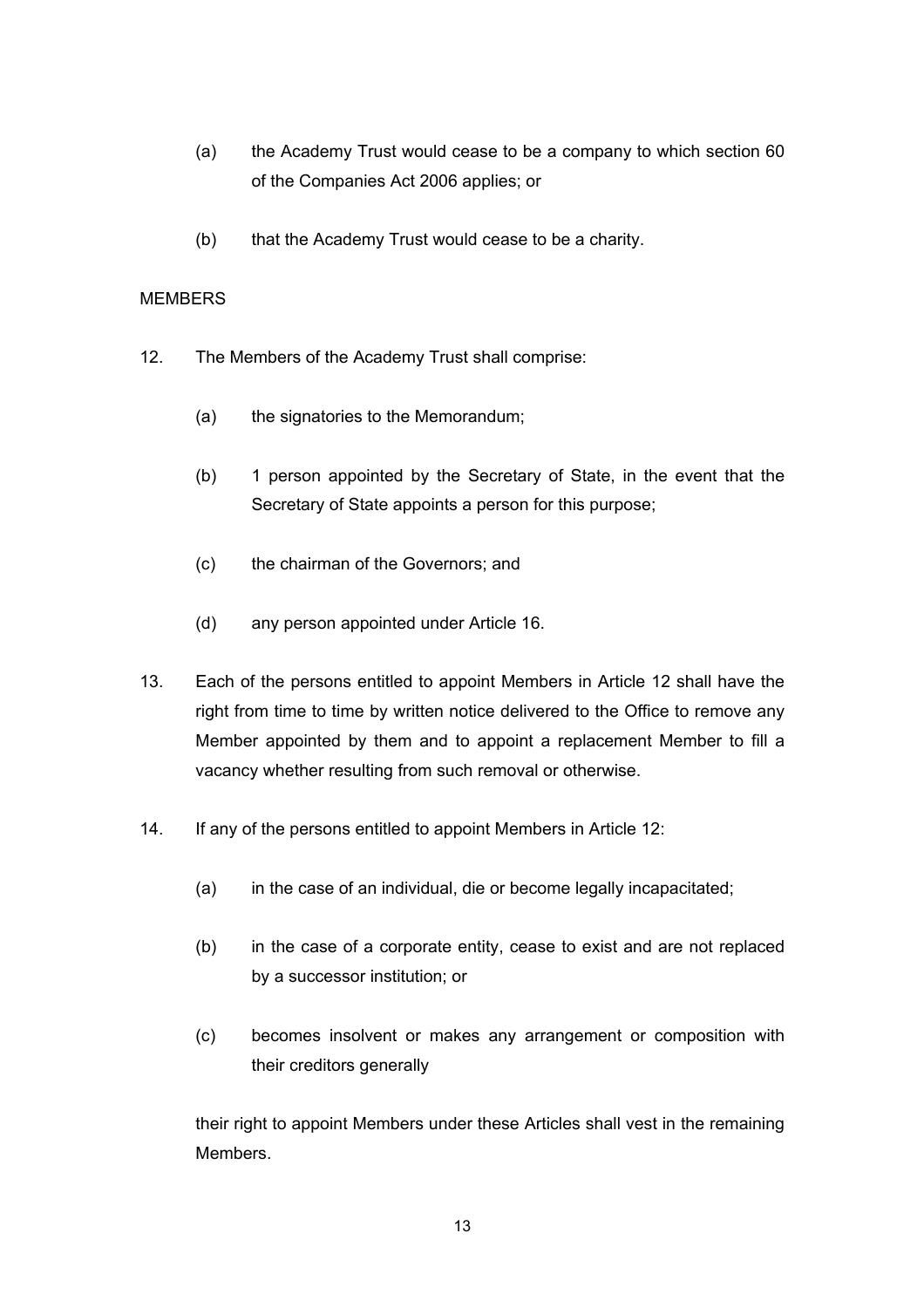- 15. Membership will terminate automatically if:
	- (a) a Member (which is a corporate entity) ceases to exist and is not replaced by a successor institution;
	- (b) a Member (which is an individual) dies or becomes incapable by reason of mental disorder, illness or injury of managing and administering his own affairs; or
	- (c) a Member becomes insolvent or makes any arrangement or composition with that Member's creditors generally; or
	- (d) a Member who is also a Governor ceases to be a Governor.
- 16. The Members may agree unanimously in writing to appoint such additional Members as they think fit and may unanimously (save that the agreement of the Member(s) to be removed shall not be required) in writing agree to remove any Members other than a Member appointed in accordance with Article 12(b).
- 17. Every person nominated to be a Member of the Academy Trust shall either sign a written consent to become a Member or sign the register of Members on becoming a Member.
- 18. Any Member may resign provided that after such resignation the number of Members is not less than three. A Member shall cease to be one immediately on the receipt by the Academy Trust of a notice in writing signed by the person or persons entitled to remove him under Articles 13 or 16 provided that no such notice shall take effect when the number of Members is less than three unless it contains or is accompanied by the appointment of a replacement Member.

## GENERAL MEETINGS

19. The Academy Trust shall hold an Annual General Meeting each year in addition to any other meetings in that year, and shall specify the meeting as such in the notices calling it and not more than fifteen months shall elapse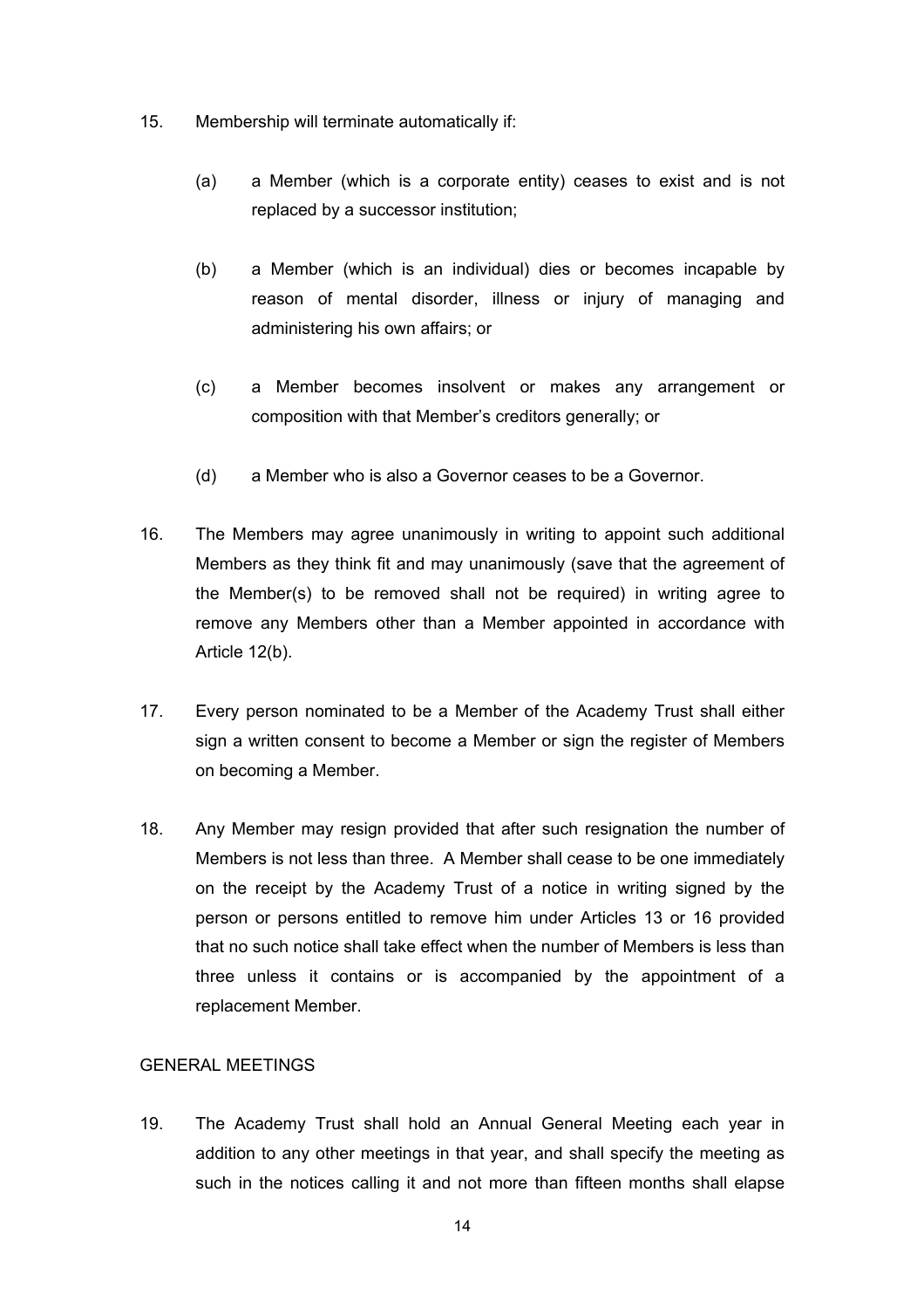between the date of one Annual General Meeting of the Academy Trust and that of the next. Provided that so long as the Academy Trust holds its first Annual General Meeting within eighteen months of its incorporation, it need not hold it in the year of its incorporation or in the following year. The Annual General Meeting shall be held at such time and place as the Governors shall appoint. All meetings other than Annual General Meetings shall be called General Meetings.

20. The Governors may call general meetings and, on the requisition of Members pursuant to the provisions of the Companies Act 2006, shall forthwith proceed to convene a general meeting in accordance with that Act. If there are not within the United Kingdom sufficient Governors to call a general meeting, any Governor or any Member of the Academy Trust may call a general meeting.

#### NOTICE OF GENERAL MEETINGS

- 21. General meetings shall be called by at least fourteen clear days' notice but a general meeting may be called by shorter notice if it is so agreed by a majority in number of Members having a right to attend and vote and together representing not less than 90% of the total voting rights at that meeting. The notice shall specify the time and place of the meeting and the general nature of the business to be transacted and, in the case of an Annual General Meeting, shall specify the meeting as such. The notice shall also state that the Member is entitled to appoint a proxy. The notice shall be given to all the Members, to the Governors and auditors.
- 22. The accidental omission to give notice of a meeting to, or the non-receipt of notice of a meeting by, any person entitled to receive notice shall not invalidate the proceedings at that meeting.

#### PROCEEDINGS AT GENERAL MEETINGS.

23. No business shall be transacted at any meeting unless a quorum is present. A Member counts towards the quorum by being present either in person or by proxy. Two persons entitled to vote upon the business to be transacted, each being a Member or a proxy of a Member or a duly authorised representative of a Member organisation shall constitute a quorum.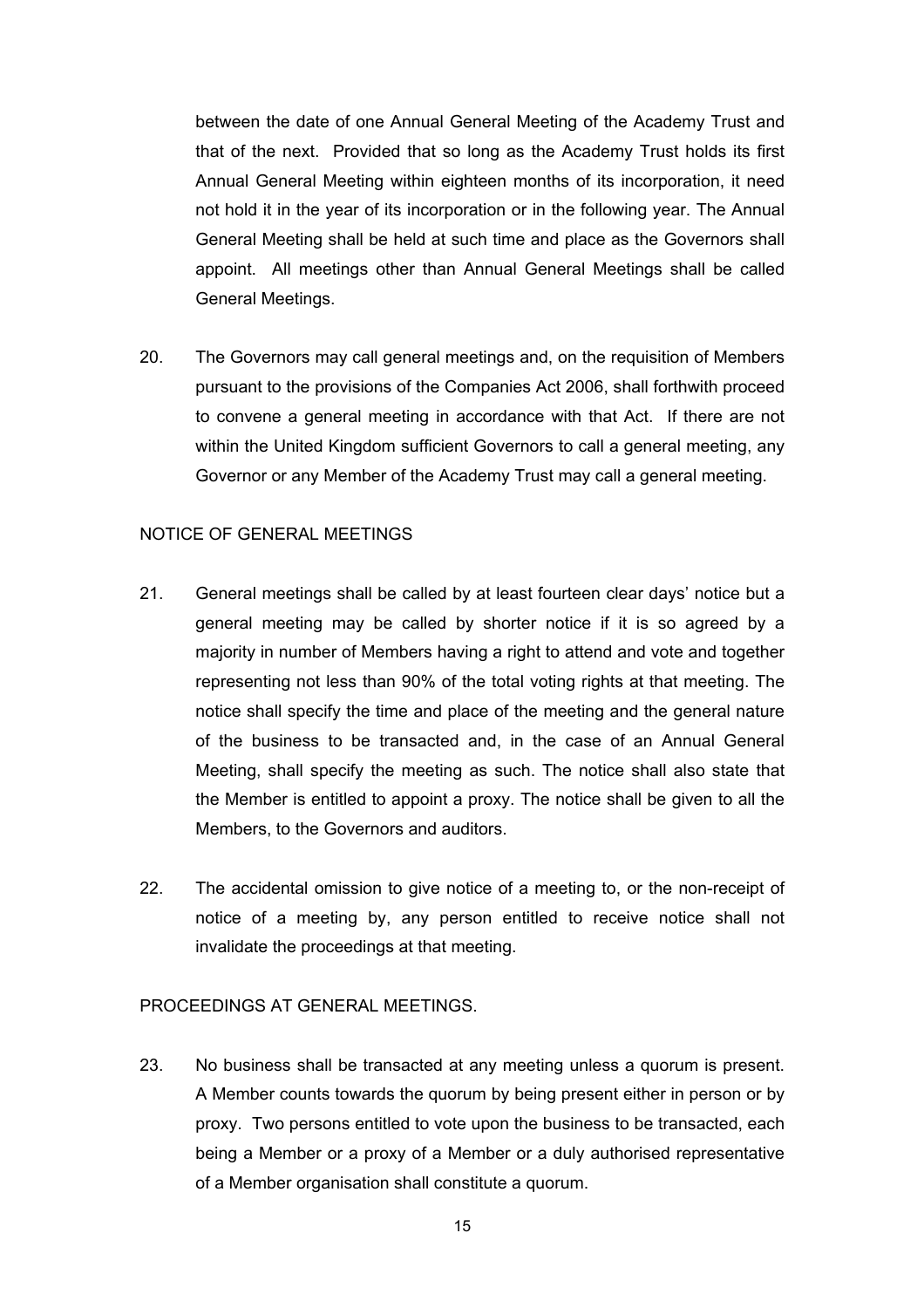- 24. If a quorum is not present within half an hour from the time appointed for the meeting, or if during a meeting a quorum ceases to be present, the meeting shall stand adjourned to the same day in the next week at the same time and place or to such time and place as the Governors may determine.
- 25. The chairman, if any, of the Governors or in his absence some other Governor nominated by the Governors shall preside as chairman of the meeting, but if neither the chairman nor such other Governor (if any) be present within fifteen minutes after the time appointed for holding the meeting and willing to act, the Governors present shall elect one of their number to be chairman and, if there is only one Governor present and willing to act, he shall be the chairman.
- 26. If no Governor is willing to act as chairman, or if no Governor is present within fifteen minutes after the time appointed for holding the meeting, the Members present and entitled to vote shall choose one of their number to be chairman.
- 27. A Governor shall, notwithstanding that he is not a Member, be entitled to attend and speak at any general meeting.
- 28. The chairman may, with the consent of a majority of the Members at a meeting at which a quorum is present (and shall if so directed by the meeting), adjourn the meeting from time to time and from place to place, but no business shall be transacted at any adjourned meeting other than the business which might properly have been transacted at the meeting had the adjournment not taken place. When a meeting is adjourned for fourteen days or more, at least seven clear days' notice shall be given specifying the time, date and place of the adjourned meeting and the general nature of the business to be transacted. Otherwise it shall not be necessary to give any such notice.
- 29. A resolution put to the vote of the meeting shall be decided on a show of hands unless before, or on the declaration of the result of the show of hands, a poll is duly demanded. Subject to the provisions of the Companies Act 2006, a poll may be demanded: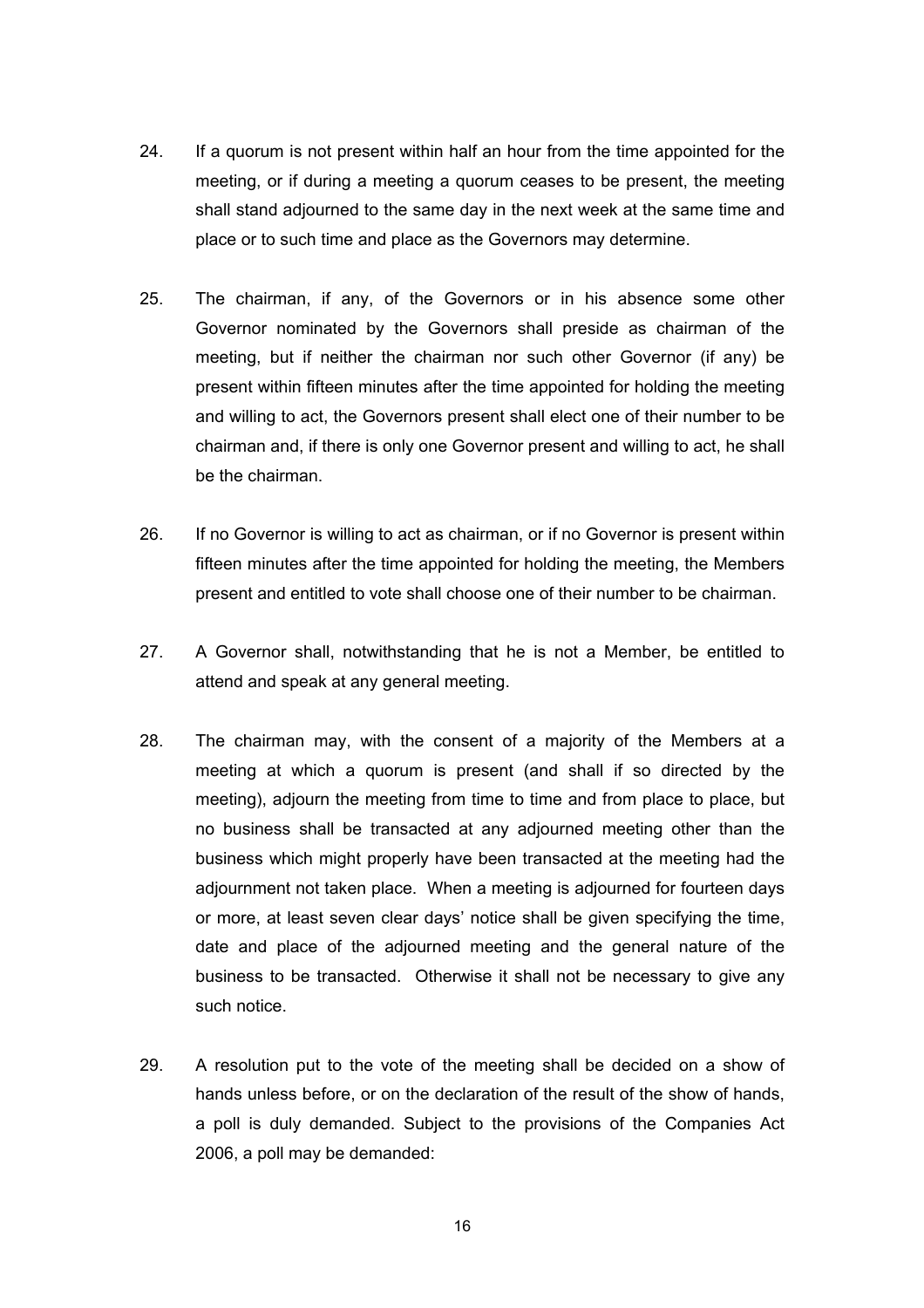- (a) by the chairman; or
- (b) by at least two Members having the right to vote at the meeting; or
- (c) by a Member or Members representing not less than one-tenth of the total voting rights of all the Members having the right to vote at the meeting.
- 30. Unless a poll is duly demanded a declaration by the chairman that a resolution has been carried or carried unanimously, or by a particular majority, or lost, or not carried by a particular majority and an entry to that effect in the minutes of the meeting shall be conclusive evidence of the fact without proof of the number or proportion of the votes recorded in favour of or against such resolution.
- 31. The demand for a poll may be withdrawn, before the poll is taken, but only with the consent of the chairman. The withdrawal of a demand for a poll shall not invalidate the result of a show of hands declared before the demand for the poll was made.
- 32. A poll shall be taken as the chairman directs and he may appoint scrutineers (who need not be Members) and fix a time, date and place for declaring the results. The result of the poll shall be deemed to be the resolution of the meeting at which the poll was demanded.
- 33. A poll demanded on the election of the chairman or on a question of adjournment shall be taken immediately. A poll demanded on any other question shall be taken either immediately or at such time, date and place as the chairman directs not being more than thirty days after the poll is demanded. The demand for a poll shall not prevent continuance of a meeting for the transaction of any business other than the question on which the poll is demanded. If a poll is demanded before the declaration of the result of a show of hands and the demand is duly withdrawn, the meeting shall continue as if the demand had not been made.
- 34. No notice need be given of a poll not taken immediately if the time, date and place at which it is to be taken are announced at the meeting at which it is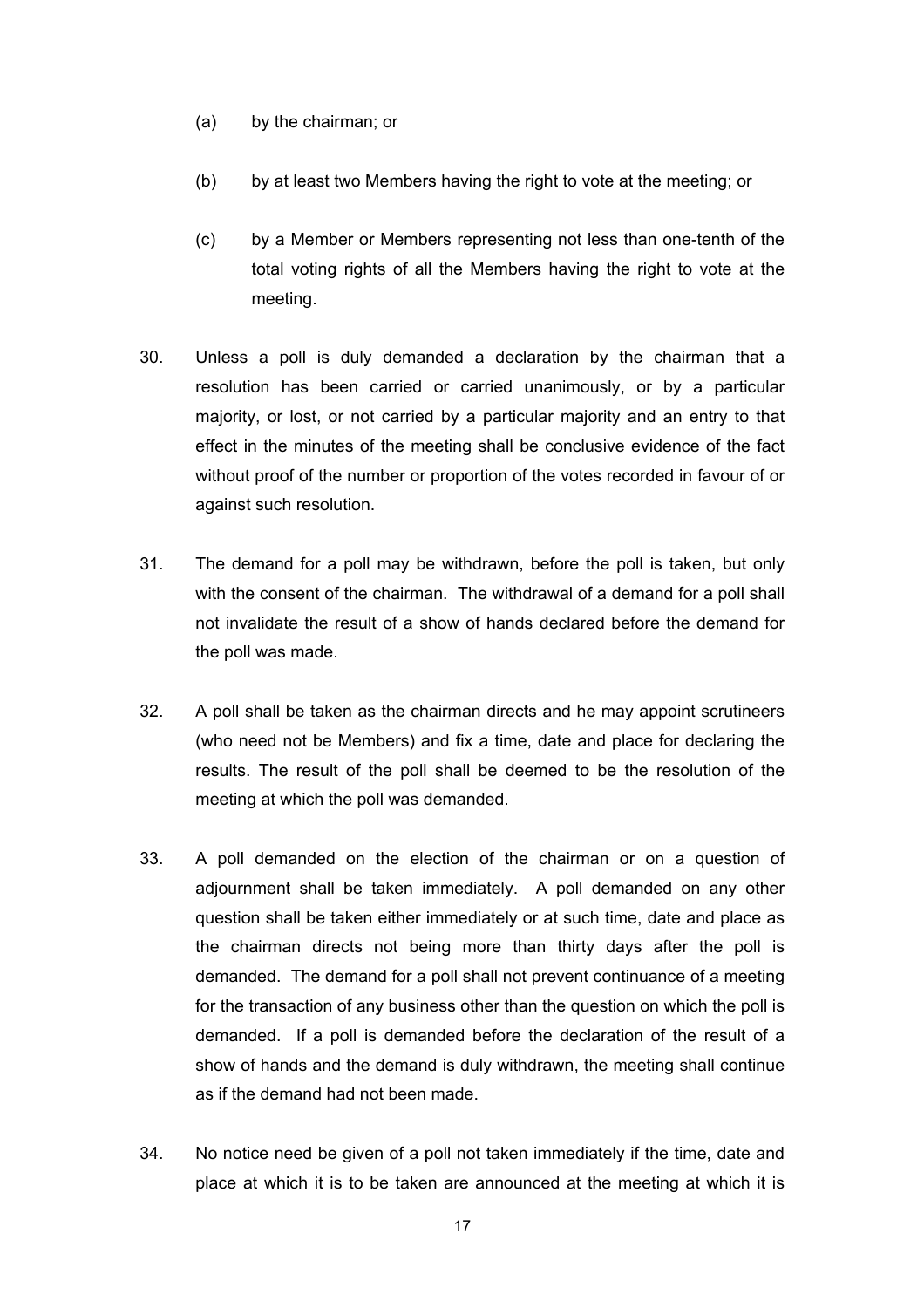demanded. In other cases at least seven clear days' notice shall be given specifying the time, date and place at which the poll is to be taken.

35. A resolution in writing agreed by such number of Members as required if it had been proposed at a general meeting shall be as effectual as if it had been passed at a general meeting duly convened and held provided that a copy of the proposed resolution has been sent to every Member. The resolution may consist of several instruments in the like form each agreed by one or more Members.

### VOTES OF MEMBERS

- 36. On the show of hands every Member present in person shall have one vote. On a poll every Member present in person or by proxy shall have one vote.
- 37. Not used.
- 38. No Member shall be entitled to vote at any general meeting unless all moneys then payable by him to the Academy Trust have been paid.
- 39. No objections shall be raised to the qualification of any person to vote at any general meeting except at the meeting or adjourned meeting at which the vote objected to is tendered, and every vote not disallowed at the meeting shall be valid. Any objection made in due time shall be referred to the chairman whose decision shall be final and conclusive.
- 40. An instrument appointing a proxy shall be in writing, signed by or on behalf of the appointer and shall be in the following form (or in a form as near thereto as circumstances allow or in any other form which is usual or which the Governors may approve):

"I/We, …….., of ………, being a Member/Members of the above named Academy Trust, hereby appoint …… of ……, or in his absence, …….. of ....... as my/our proxy to vote in my/our name[s] and on my/our behalf at the annual general meeting/ general meeting of the Academy Trust to be held on .....20[], and at any adjournment thereof. Signed on ….. 20[ ]"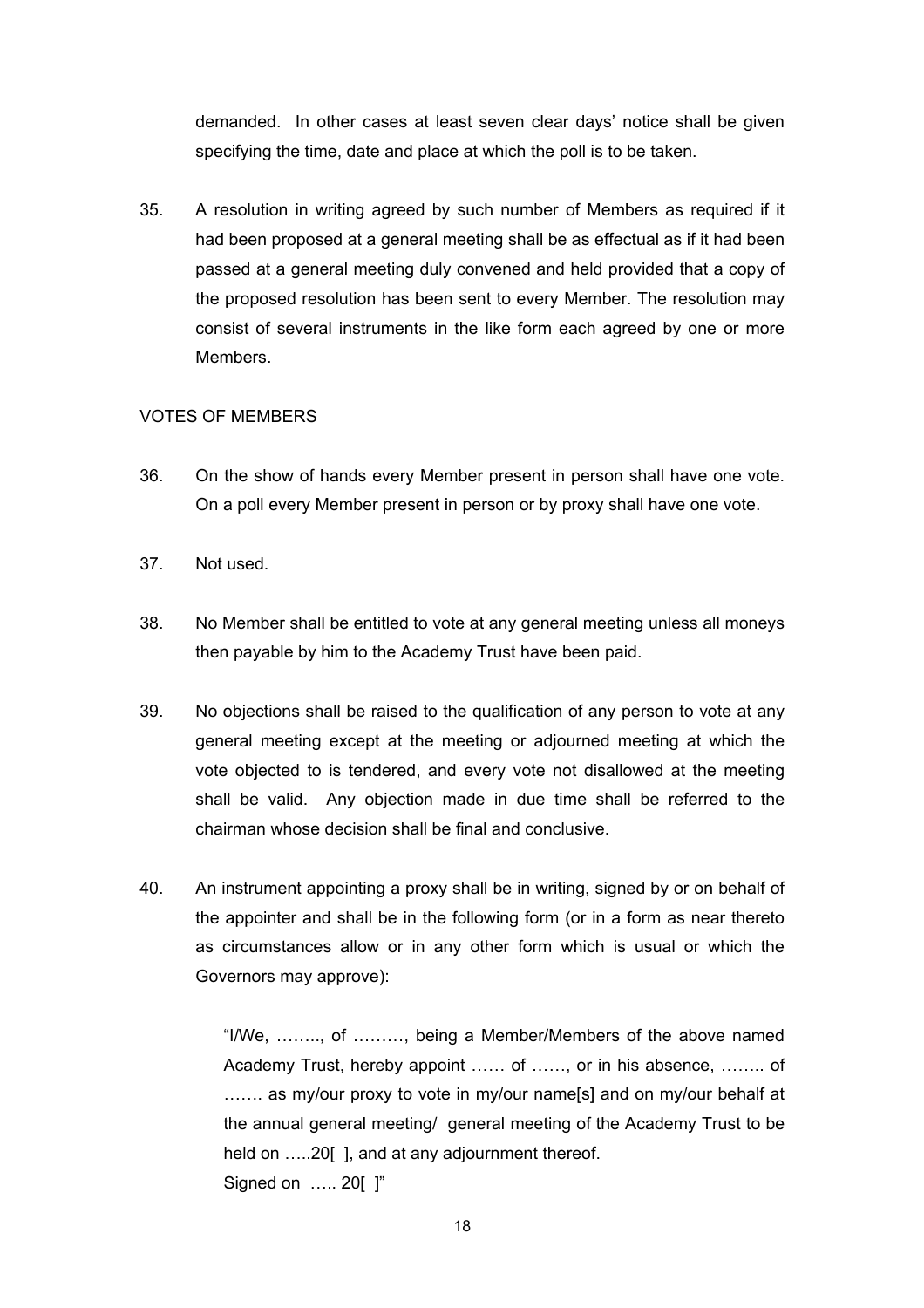41. Where it is desired to afford Members an opportunity of instructing the proxy how he shall act the instrument appointing a proxy shall be in the following form (or in a form as near thereto as circumstances allow or in any other form which is usual or which the Governors may approve):

> "I/We, ……., of ……., being a Member/Members of the above-named Academy Trust, hereby appoint …. of ……., or in his absence, ….. of ......, as my/our proxy to vote in my/our name[s] and on my/our behalf at the annual general meeting/ general meeting of the Academy Trust, to be held on .... 20[], and at any adjournment thereof.

> This form is to be used in respect of the resolutions mentioned below as follows:

Resolution No. 1 \*for \* against

Resolution No. 2 \*for \* against.

\*Strike out whichever is not desired.

Unless otherwise instructed, the proxy may vote as he thinks fit or abstain from voting.

Signed on …. 20[ ]"

- 42. The instrument appointing a proxy and any authority under which it is signed or a copy of such authority certified by a notary or in some other way approved by the Governors may:
	- (a) be deposited at the office or at such other place within the United Kingdom as is specified in the notice convening the meeting or in any instrument of proxy sent out by the Academy Trust in relation to the meeting not less than 48 hours before the time for holding the meeting or adjourned meeting at which the person named in the instrument proposes to vote; or
	- (b) in the case of a poll taken more than 48 hours after it is demanded, be deposited as aforesaid after the poll has been demanded and not less than 24 hours before the time appointed for the taking of the poll; or
	- (c) where the poll is not taken forthwith but is taken not more than 48 hours after it was demanded, be delivered at the meeting at which the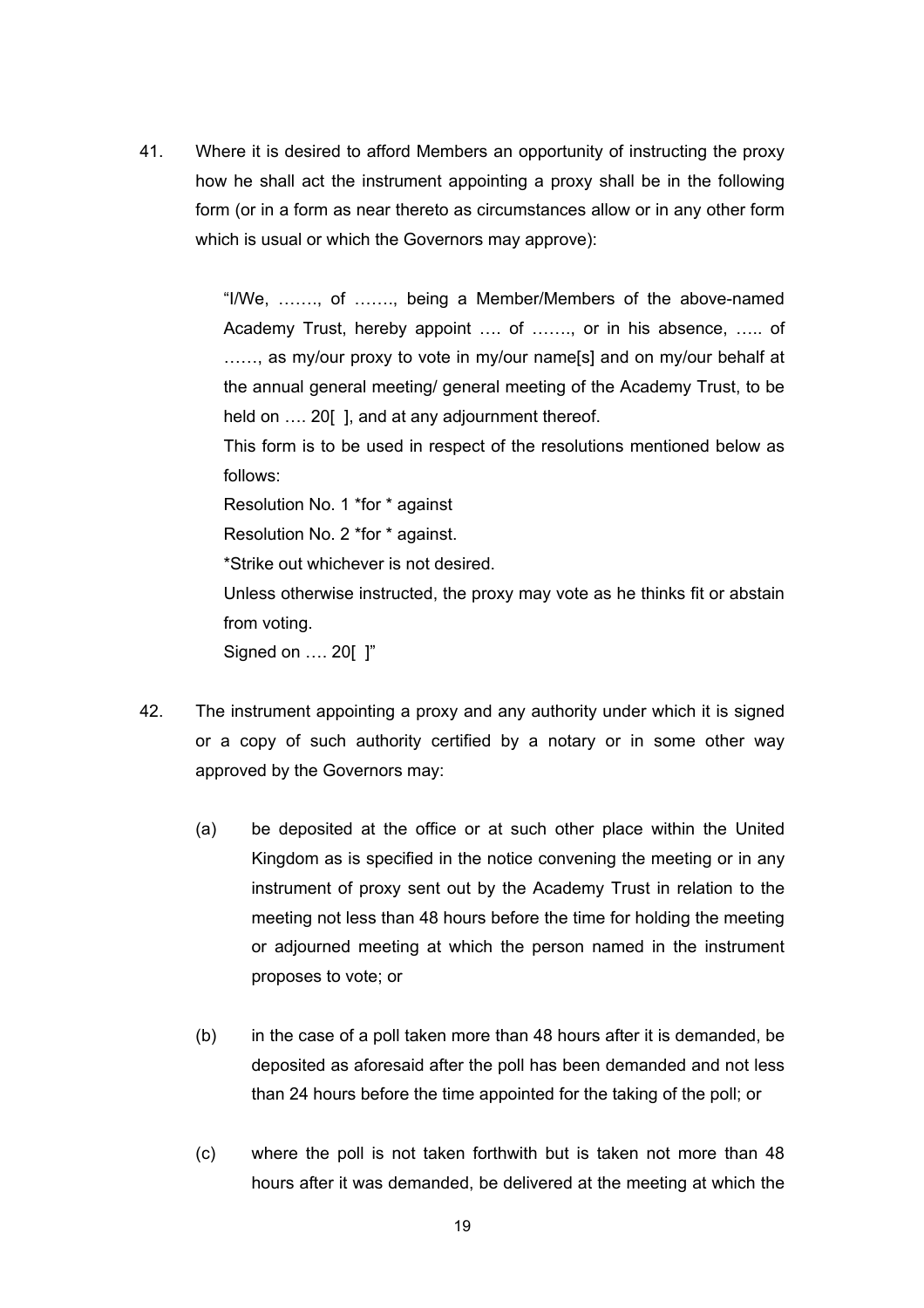poll was demanded to the chairman or to the Secretary or to any Governor;

and an instrument of proxy which is not deposited or delivered in a manner so permitted shall be invalid.

- 43. A vote given or poll demanded by proxy or by the duly authorised representative of a corporation shall be valid notwithstanding the previous determination of the authority of the person voting or demanding a poll unless notice of the determination was received by the Academy Trust at the office or at such other place at which the instrument of proxy was duly deposited before the commencement of the meeting or adjourned meeting at which the vote given or the poll demanded or (or in the case of a poll taken otherwise than on the same day as the meeting or adjourned meeting) the time appointed for taking the poll.
- 44. Any organisation which is a Member of the Academy Trust may by resolution of its board of directors or other governing body authorise such person as it thinks fit to act as its representative at any meeting of the Academy Trust, and the person so authorised shall be entitled to exercise the same powers on behalf of the organisation which he represents as that organisation could exercise if it were an individual Member of the Academy Trust.

#### **GOVERNORS**

- 45. The number of Governors shall be not less than three but (unless otherwise determined by ordinary resolution) shall not be subject to any maximum.
- 46. Subject to Articles 48-49 and 64, the Academy Trust shall have the following Governors:
	- (a) up to 1 Governor, appointed under Article 50;
	- (b) a minimum of 2 Parent Governors with a maximum of 6 Parent Governors appointed under Articles 53-58;
	- (c) up to 3 Staff Governors appointed under Article 58A;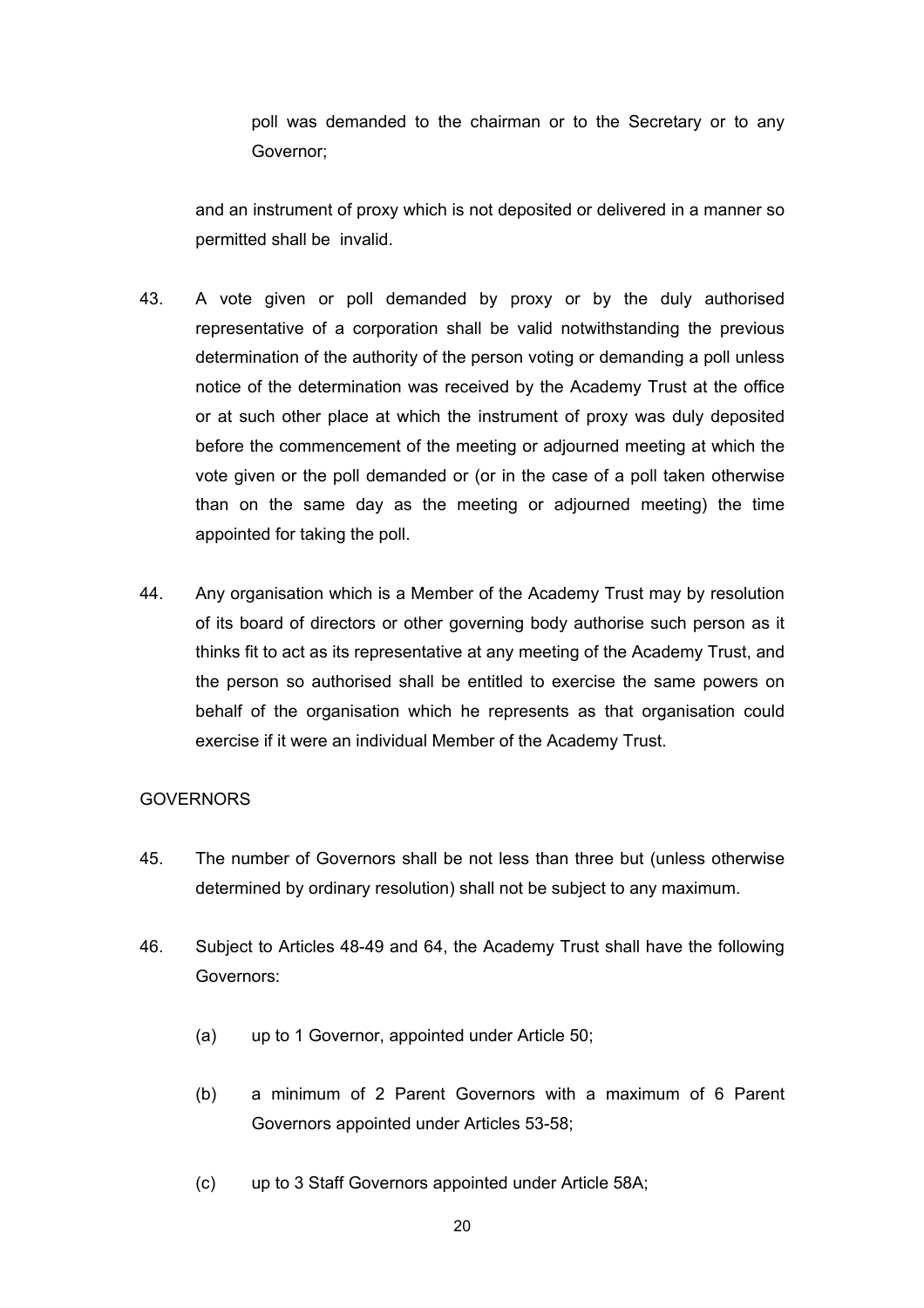- (d) up to 6 Community Governors appointed under Article 58B;
- (e) the Headteacher;
- (f) any Additional Governors, if appointed under Article 62, 62A or 68A; and
- (g) any Further Governors, if appointed under Article 63 or Article 68A.
- 47. The Academy Trust may also have any Co-opted Governor(s) appointed under Article 59.
- 48. The first Governors shall be those persons named in the statement delivered pursuant to sections 9 and 12 of the Companies Act 2006.
- 49. Future Governors shall be appointed or elected, as the case may be, under these Articles. Where it is not possible for such a Governor to be appointed or elected due to the fact that an Academy has not yet been established or the Headteacher has not been appointed, then the relevant Article or part thereof shall not apply.

## APPOINTMENT OF GOVERNORS

- 50. The Members may appoint up to 1 Governor save that no more than one third of the total number of individuals appointed as Governors shall be employees of the Academy Trust (including the Headteacher).
- 51. Not used.
- 52. The Headteacher shall be treated for all purposes as being an ex officio Governor.
- 53. Subject to Article 57, the Parent Governor(s) shall be elected by parents of registered pupils at the Academy. A Parent Governor must be a parent of a pupil at the Academy at the time when he is elected.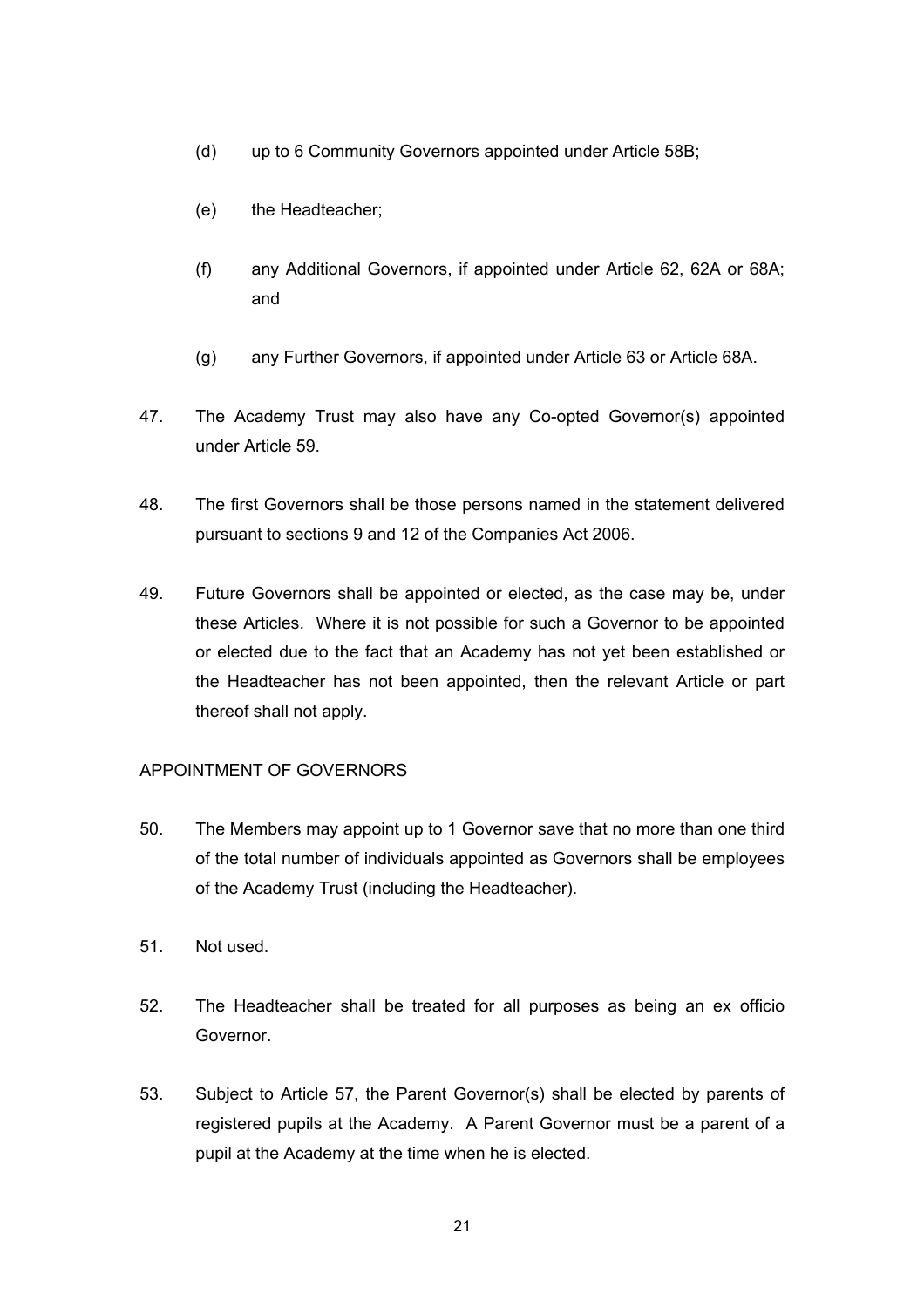- 54. The Governing Body shall make all necessary arrangements for, and determine all other matters relating to, an election of Parent Governors, including any question of whether a person is a parent of a registered pupil at the Academy. Any election of Parent Governors which is contested shall be held by secret ballot.
- 55. The arrangements made for the election of a Parent Governor shall provide for every person who is entitled to vote in the election to have an opportunity to do so by post or, if he prefers, by having his ballot paper returned to the Academy Trust by a registered pupil at the Academy.
- 56. Where a vacancy for a Parent Governor is required to be filled by election, the Governing Body shall take such steps as are reasonably practical to secure that every person who is known to them to be a parent of a registered pupil at the Academy is informed of the vacancy and that it is required to be filled by election, informed that he is entitled to stand as a candidate, and vote at the election, and given an opportunity to do so.
- 57. The number of Parent Governors required shall be made up by Parent Governors appointed by the Governing Body if the number of parents standing for election is less than the number of vacancies.
- 58. In appointing a Parent Governor the Governing Body shall appoint a person who is the parent of a registered pupil at the Academy; or where it is not reasonably practical to do so, a person who is the parent of a child of compulsory school age.
- 58A. The Governing Body shall make all necessary arrangements for, and determine all matters relating to, the election and removal of Staff Governors.
- 58B. The Community Governors may be appointed by the Governing Body provided that the person who is appointed as a Community Governor is:
	- (a) a person who lives or works in the community served by the Academy; or
	- (b) a person who, in the opinion of the Governing Body, is committed to the government and success of the Academy.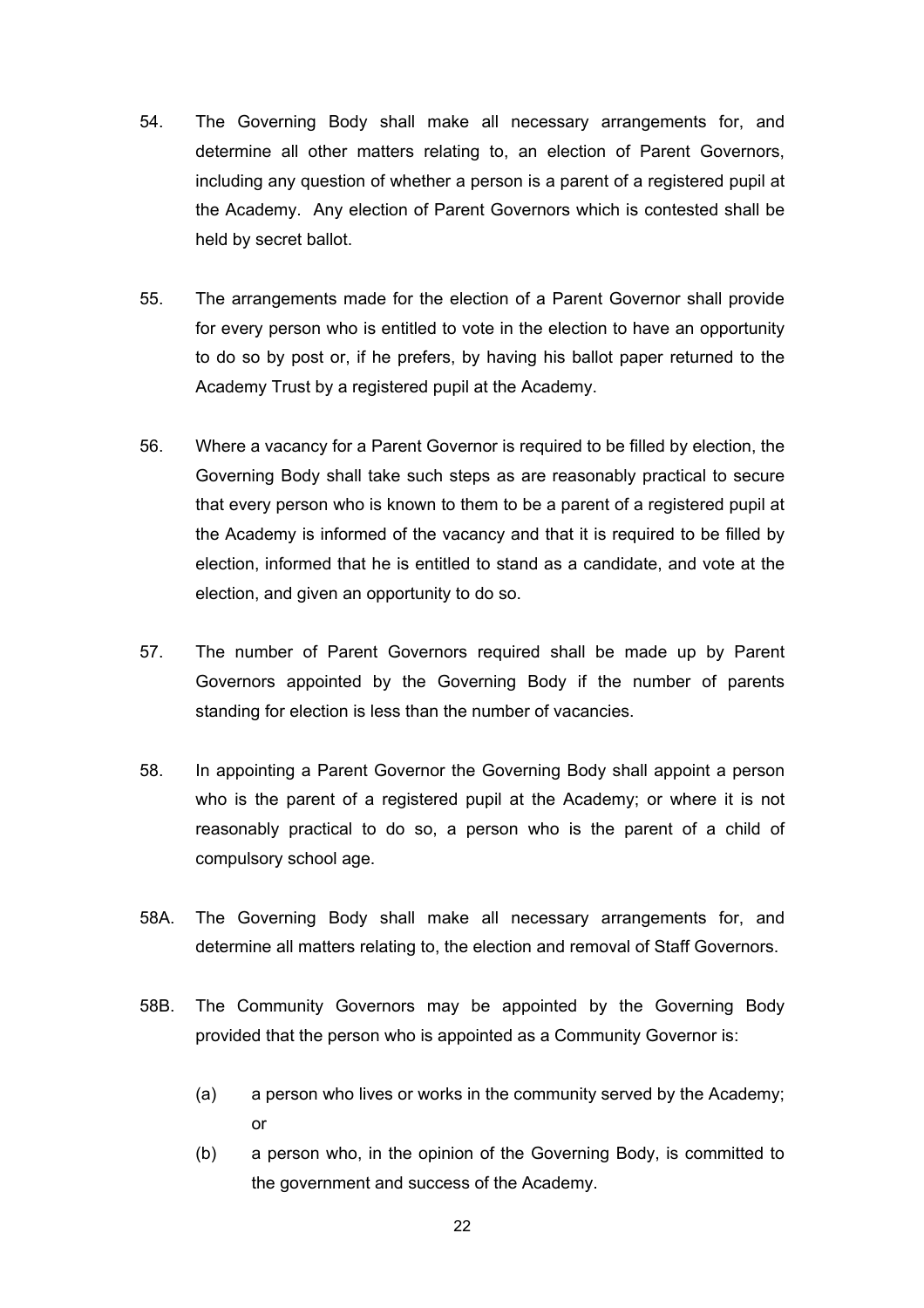The Governors may not appoint an employee of the Academy Trust as a Community Governor if the number of Governors who are employed by the Academy Trust (including the Headteacher) would thereby exceed one third of the total number of Governors.

#### CO-OPTED GOVERNORS

59. The Governors may appoint up to 3 Co-opted Governors. A 'Co-opted Governor' means a person who is appointed to be a Governor by being Coopted by Governors who have not themselves been so appointed. The Governors may not co-opt an employee of the Academy Trust as a Co-opted Governor if the number of Governors who are employed by the Academy Trust (including the Headteacher) would thereby exceed one third of the total number of Governors.

#### APPOINTMENT OF ADDITIONAL GOVERNORS

- 60. The Secretary of State may give a warning notice to the Governors where he is satisfied:
	- (a) that the standards of performance of pupils at the Academy are unacceptably low, or
	- (b) that there has been a serious breakdown in the way the Academy is managed or governed; or
	- (c) that the safety of pupils or staff of the Academy is threatened (whether by a breakdown of discipline or otherwise).
- 61. For the purposes of Article 60 a 'warning notice' is a notice in writing by the Secretary of State to the Academy Trust delivered to the Office setting out:
	- (a) the matters referred to in Article 60;
	- (b) the action which he requires the Governors to take in order to remedy those matters; and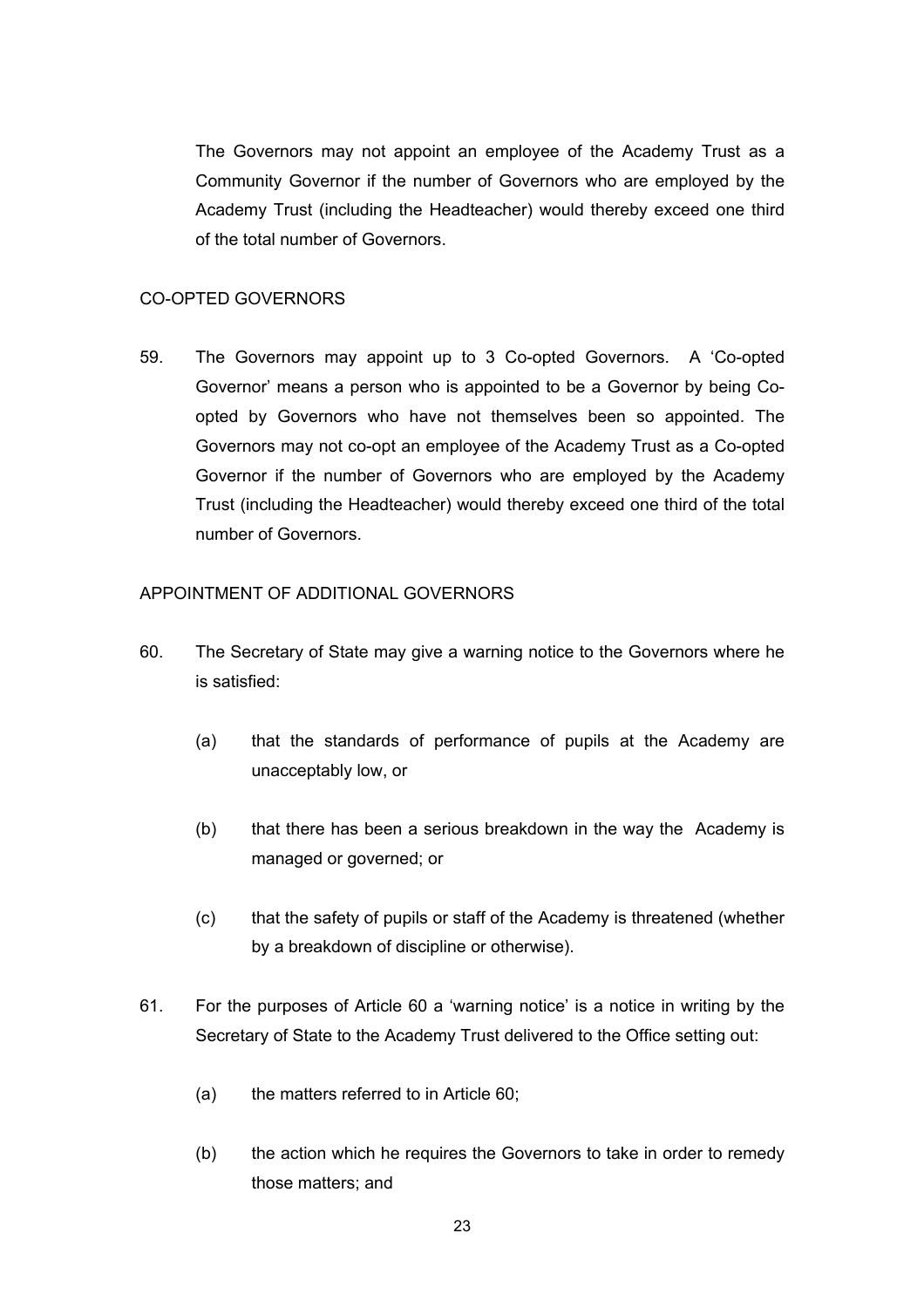- (c) the period within which that action is to be taken by the Governors ('the compliance period').
- 62. The Secretary of State may appoint such Additional Governors as he thinks fit if the Secretary of State has:
	- (a) given the Governors a warning notice in accordance with Article 60; and
	- (b) the Governors have failed to comply, or secure compliance, with the notice to the Secretary of State's satisfaction within the compliance period.
- 62A. The Secretary of State may also appoint such Additional Governors where following an Inspection by the Chief Inspector in accordance with the Education Act 2005 (an "Inspection") the Academy Trust receives an Ofsted grading (being a grade referred to in The Framework for School Inspection or any modification or replacement of that document for the time being in force) which amounts to a drop, either from one Inspection to the next Inspection or between any two Inspections carried out within a 5 year period, of two Ofsted grades. For the purposes of the foregoing the grade received by Stratford-Upon-Avon Grammar School for Girls (a maintained school) shall be regarded as the grade received by the Academy.
- 63. The Secretary of State may also appoint such Further Governors as he thinks fit if a Special Measures Termination Event (as defined in the Funding Agreement) occurs in respect of the Academy.
- 64. Within 5 days of the Secretary of State appointing any Additional or Further Governors in accordance with Articles 62, 62A or 63, any Governors appointed under Article 50 and holding office immediately preceding the appointment of such Governors, shall resign immediately and the Members' power to appoint Governors under Article 50 shall remain suspended until the Secretary of State removes one or more of the Additional or Further Governors.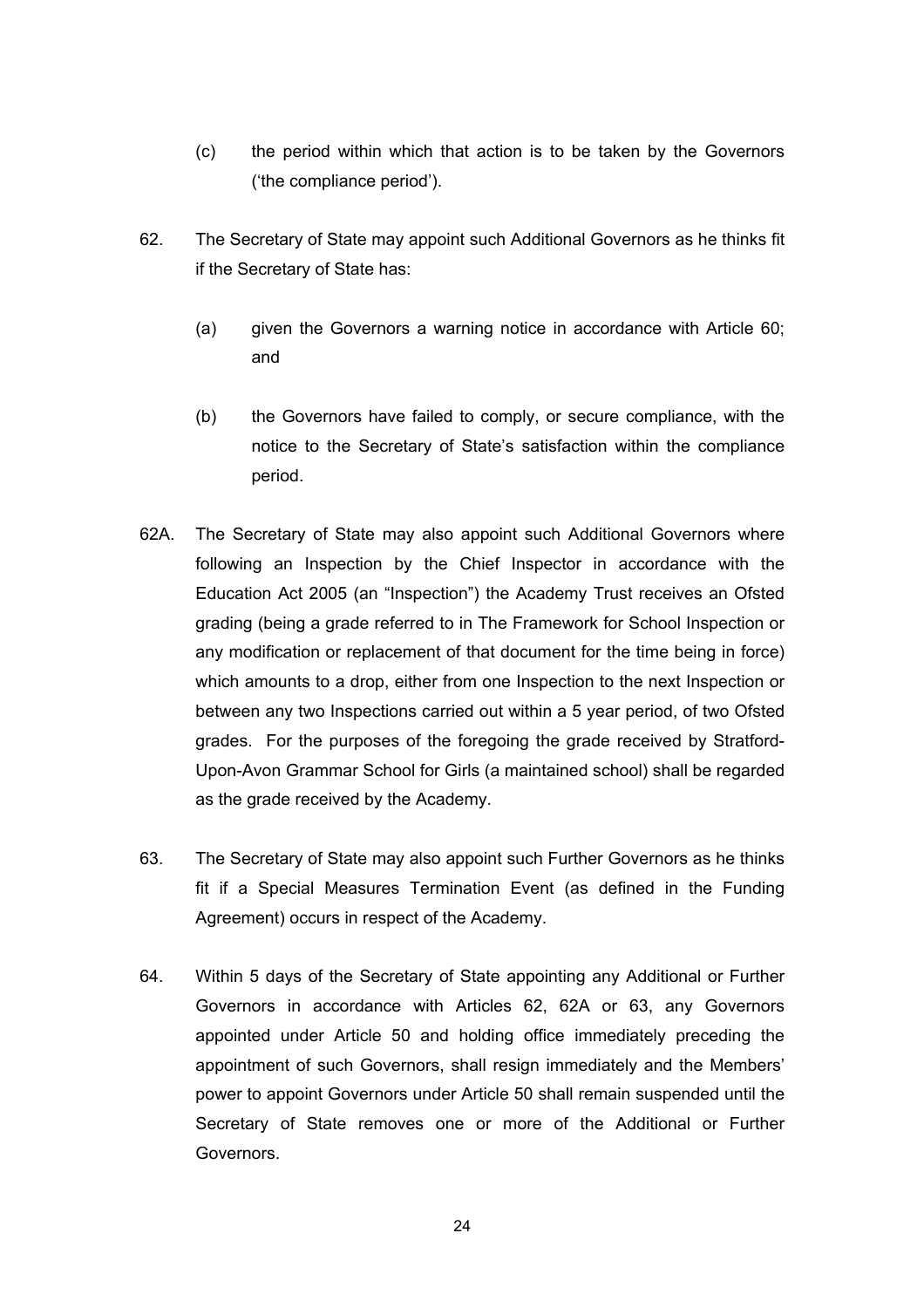## TERM OF OFFICE

65. The term of office for any Governor shall be 4 years, save that this time limit shall not apply to the Headteacher. Subject to remaining eligible to be a particular type of Governor, any Governor may be re-appointed or re-elected.

## RESIGNATION AND REMOVAL

- 66. A Governor shall cease to hold office if he resigns his office by notice to the Academy Trust (but only if at least three Governors will remain in office when the notice of resignation is to take effect).
- 67. A Governor shall cease to hold office if he is removed by the person or persons who appointed him. This Article does not apply in respect of a Parent Governor.
- 67A. Co-opted Governors appointed in accordance with Article 59 may be removed by a resolution of the Governing Body provided that no Co-opted Governor may vote on the removal of another Co-opted Governor.
- 67B. Community Governors appointed in accordance with Article 46(d) may be removed by a resolution of the Governing Body.
- 68. Where a Governor resigns his office or is removed from office, the Governor or, where he is removed from office, those removing him, shall give written notice thereof to the Secretary.
- 68A Where an Additional or Further Governor appointed pursuant to Articles 62, 62A or 63 ceases to hold office as a Governor for any reason, other than being removed by the Secretary of State, the Secretary of State shall be entitled to appoint an Additional or Further Governor in his place.

## DISQUALIFICATION OF GOVERNORS

69. No person shall be qualified to be a Governor unless he is aged 18 or over at the date of his election or appointment. No current pupil of the Academy shall be a Governor.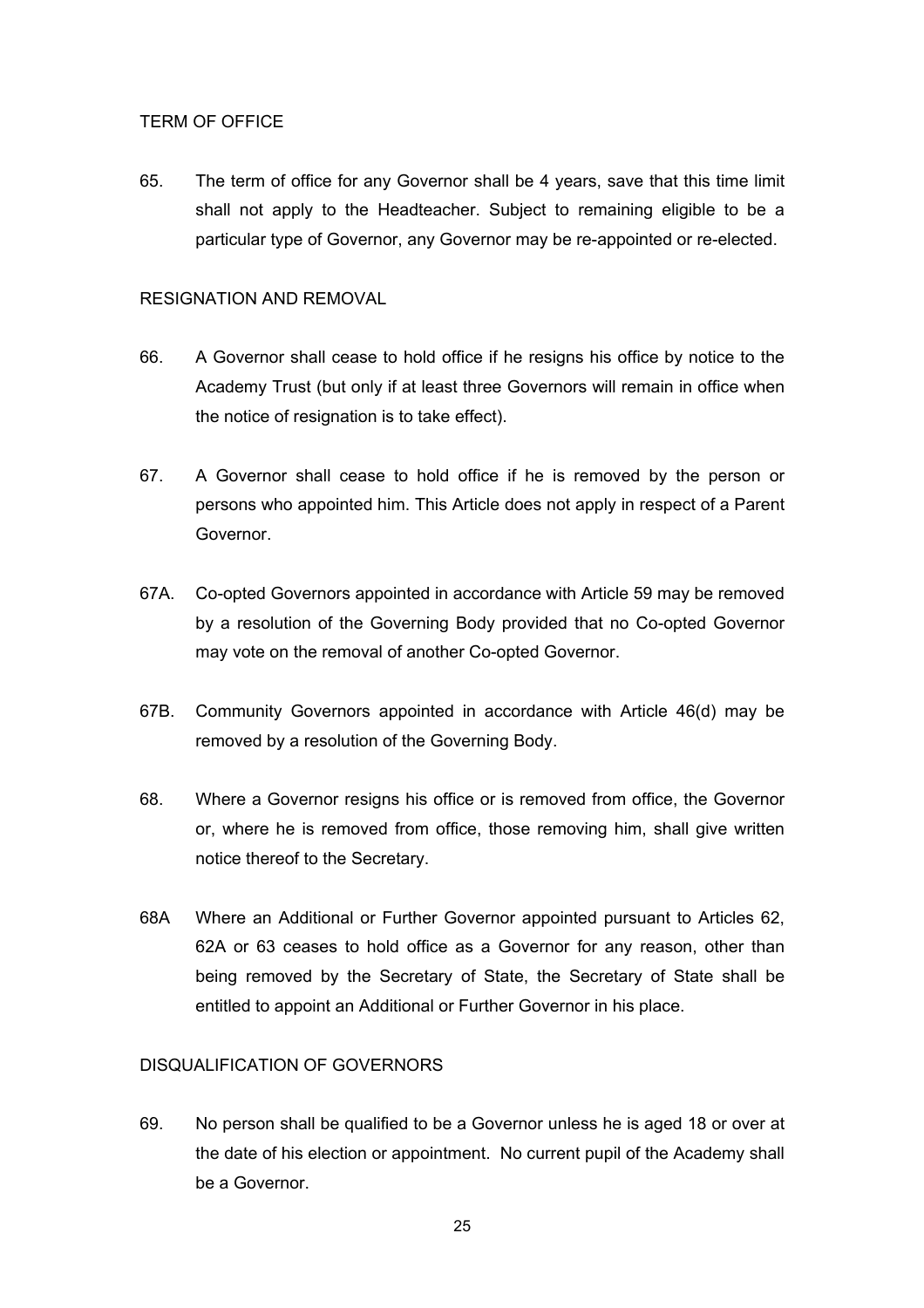- 70. A Governor shall cease to hold office if he becomes incapable by reason of mental disorder, illness or injury of managing or administering his own affairs.
- 71. A Governor shall cease to hold office if he is absent without the permission of the Governors from all their meetings held within a period of six months and the Governors resolve that his office be vacated.
- 72. A person shall be disqualified from holding or continuing to hold office as a Governor if:
	- (a) his estate has been sequestrated and the sequestration has not been discharged, annulled or reduced; or
	- (b) he is the subject of a bankruptcy restrictions order or an interim order.
- 73. A person shall be disqualified from holding or continuing to hold office as a Governor at any time when he is subject to a disqualification order or a disqualification undertaking under the Company Directors Disqualification Act 1986 or to an order made under section 429(2)(b) of the Insolvency Act 1986 (failure to pay under county court administration order).
- 74. A Governor shall cease to hold office if he ceases to be a Governor by virtue of any provision in the Companies Act 2006 or is disqualified from acting as a trustee by virtue of section 72 of the Charities Act 1993 (or any statutory reenactment or modification of that provision).
- 75. A person shall be disqualified from holding or continuing to hold office as a Governor if he has been removed from the office of charity trustee or trustee for a charity by an order made by the Charity Commission or the High Court on the grounds of any misconduct or mismanagement in the administration of the charity for which he was responsible or to which he was privy, or which he by his conduct contributed to or facilitated.
- 76. A person shall be disqualified from holding or from continuing to hold office as a Governor at any time when he is: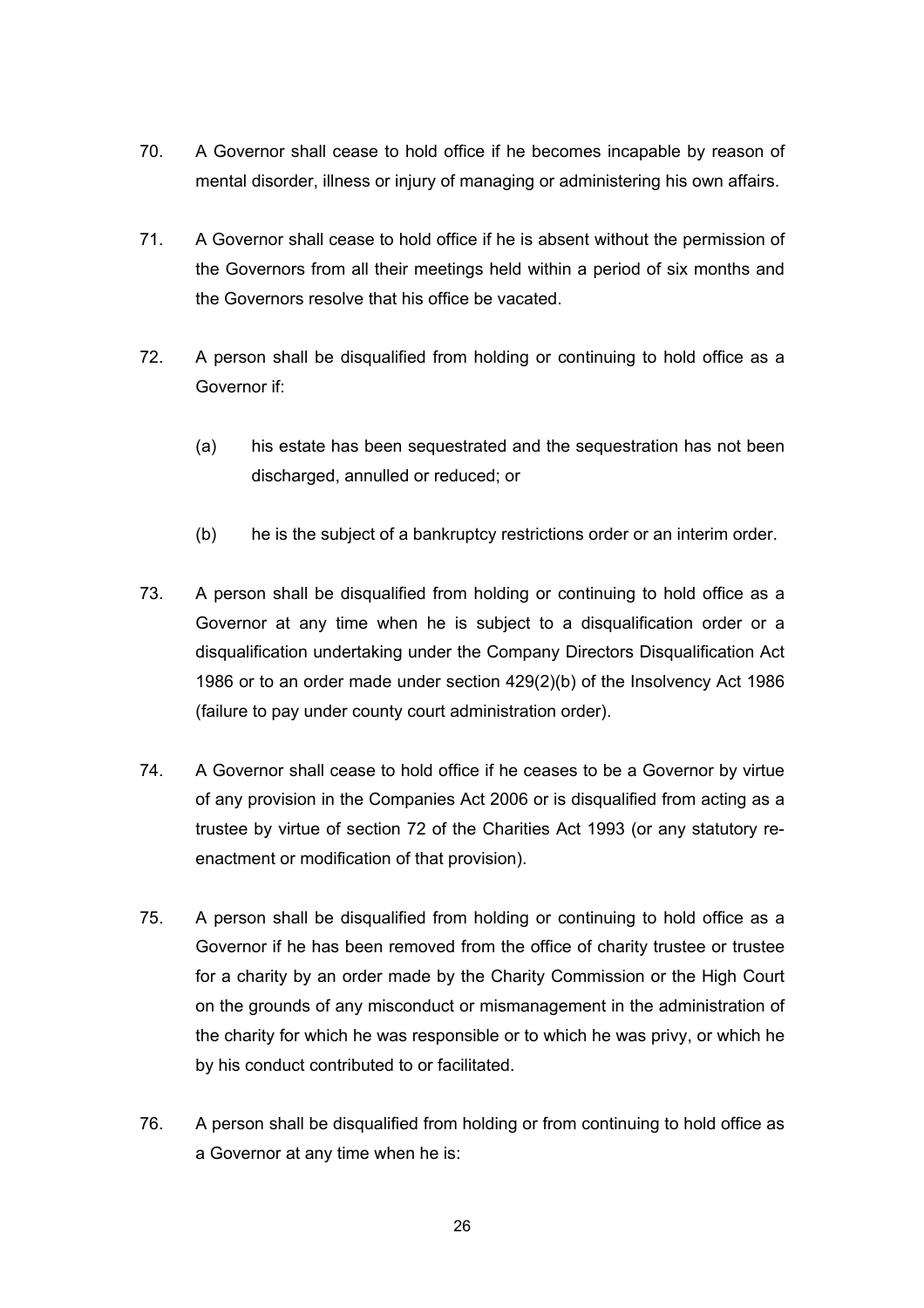- (a) included in the list kept by the Secretary of State under section 1 of the Protection of Children Act 1999; or
- (b) disqualified from working with children in accordance with Section 35 of the Criminal Justice and Court Services Act 2000; or
- (c) barred from regulated activity relating to children (within the meaning of section 3(2) of the Safeguarding Vulnerable Groups Act 2006).
- 77. A person shall be disqualified from holding or continuing to hold office as a Governor if he is a person in respect of whom a direction has been made under section 142 of the Education Act 2002 or is subject to any prohibition or restriction which takes effect as if contained in such a direction.
- 78. A person shall be disqualified from holding or continuing to hold office as a Governor where he has, at any time, been convicted of any criminal offence, excluding any that have been spent under the Rehabilitation of Offenders Act 1974 as amended, and excluding any offence for which the maximum sentence is a fine or a lesser sentence except where a person has been convicted of any offence which falls under section 72 of the Charities Act 1993.
- 79. After the Academy has opened, a person shall be disqualified from holding or continuing to hold office as a Governor if he has not provided to the chairman of the Governors a criminal records certificate at an enhanced disclosure level under section 113B of the Police Act 1997. In the event that the certificate discloses any information which would in the opinion of either the chairman or the Headteacher confirm their unsuitability to work with children that person shall be disqualified. If a dispute arises as to whether a person shall be disqualified, a referral shall be made to the Secretary of State to determine the matter. The determination of the Secretary of State shall be final.
- 80. Where, by virtue of these Articles a person becomes disqualified from holding, or continuing to hold office as a Governor and he is, or is proposed, to become such a Governor, he shall upon becoming so disqualified give written notice of that fact to the Secretary.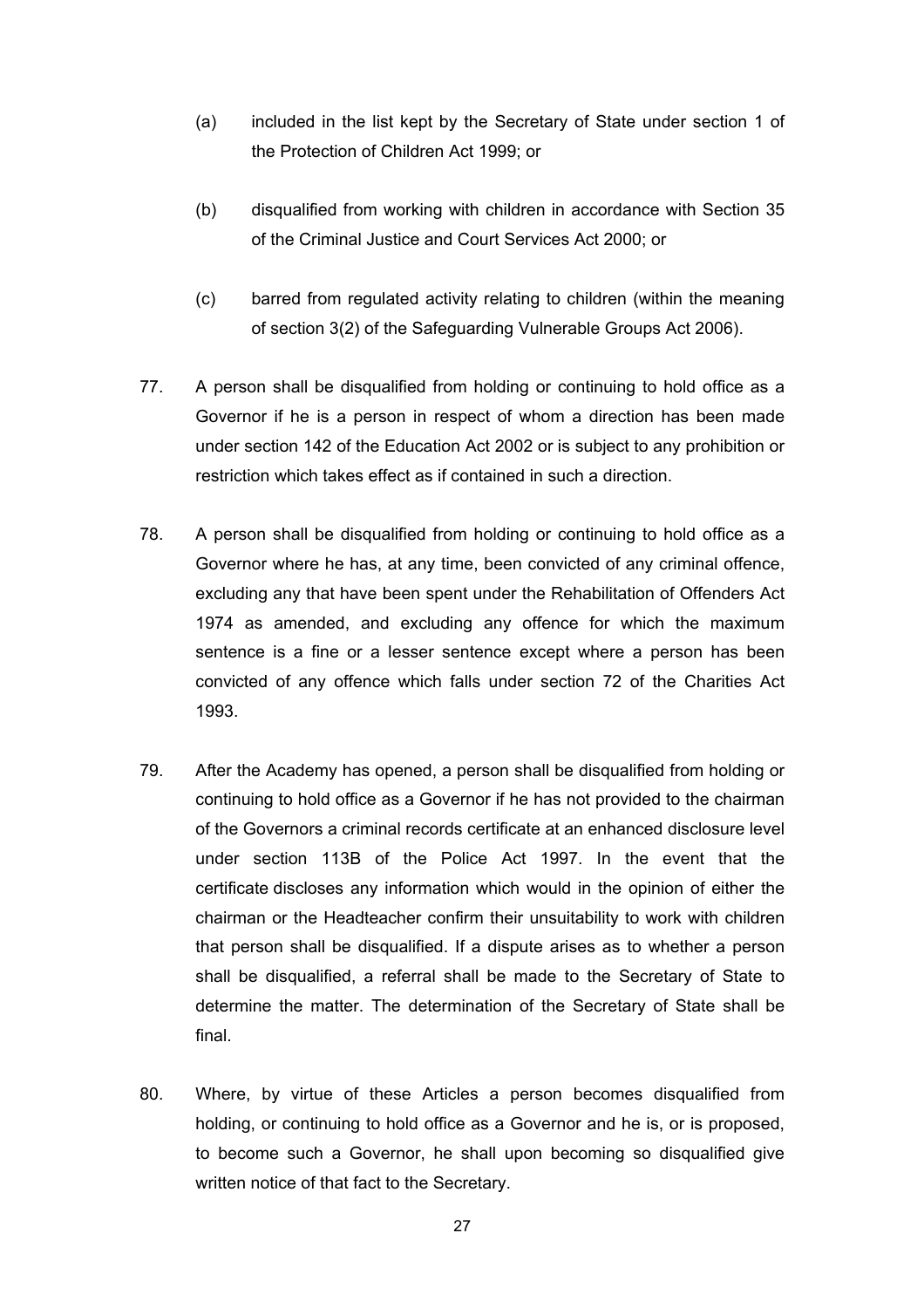81. Articles 69 to 80 and Articles 98-99 also apply to any member of any committee of the Governors who is not a Governor.

## SECRETARY TO THE GOVERNORS

82. The Secretary shall be appointed by the Governors for such term, at such remuneration and upon such conditions as they may think fit and any Secretary so appointed may be removed by them. The Secretary shall not be a Governor or a Headteacher. Notwithstanding this Article, the Governors may, where the Secretary fails to attend a meeting of theirs, appoint any one of their number or any other person to act as Secretary for the purposes of that meeting.

#### CHAIRMAN AND VICE-CHAIRMAN OF THE GOVERNORS

- 83. The Governors shall each school year, at their first meeting in that year, elect a chairman and a vice-chairman from among their number. A Governor who is employed by the Academy Trust shall not be eligible for election as chairman or vice-chairman.
- 84. Subject to Article 85, the chairman or vice-chairman shall hold office as such until his successor has been elected in accordance with Article 86.
- 85. The chairman or vice-chairman may at any time resign his office by giving notice in writing to the Secretary. The chairman or vice-chairman shall cease to hold office if:
	- (a) he ceases to be a Governor;
	- (b) he is employed by the Academy Trust;
	- (c) he is removed from office in accordance with these Articles; or
	- (d) in the case of the vice-chairman, he is elected in accordance with these Articles to fill a vacancy in the office of chairman.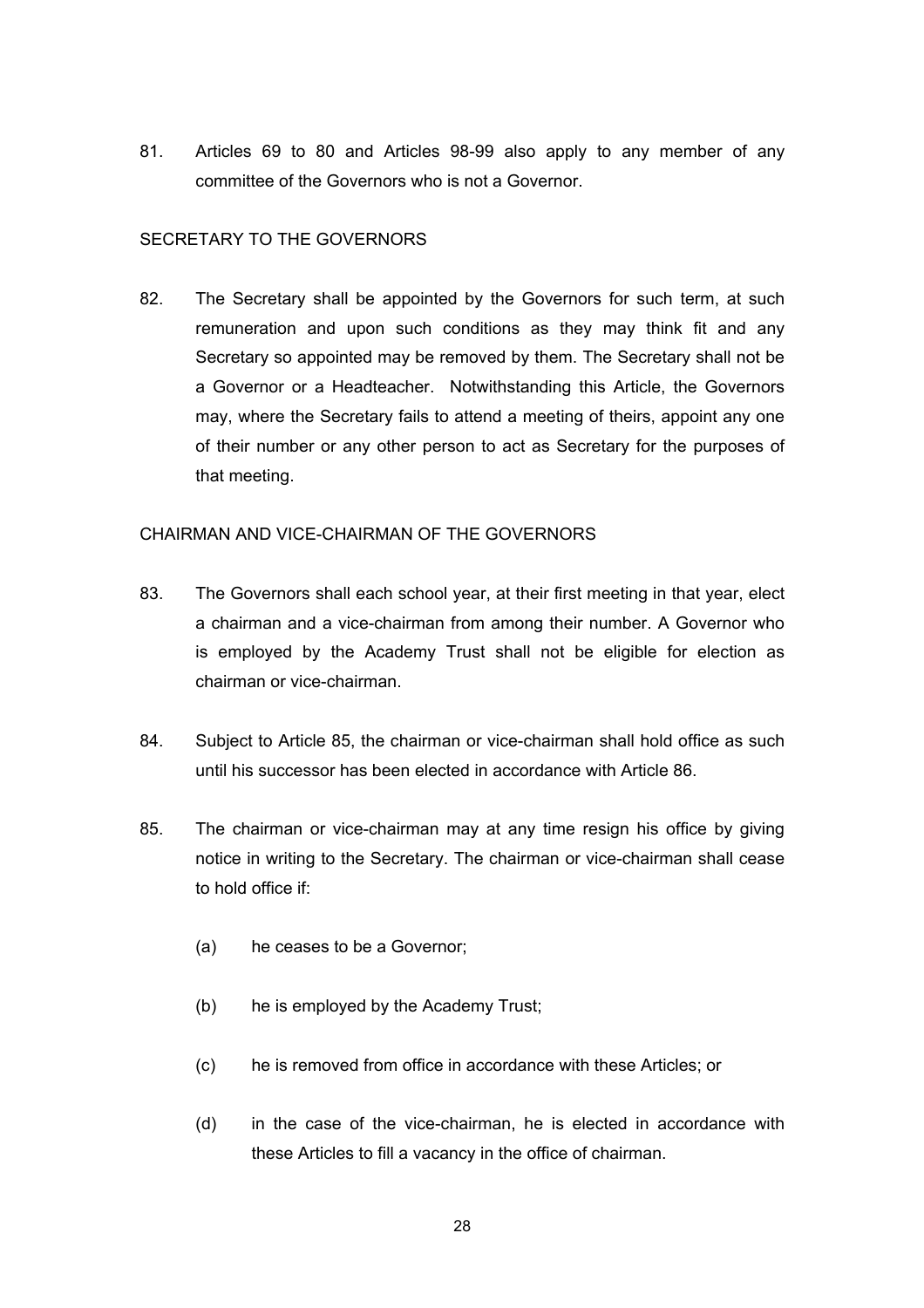- 86. Where by reason of any of the matters referred to in Article 85, a vacancy arises in the office of chairman or vice-chairman, the Governors shall at their next meeting elect one of their number to fill that vacancy.
- 87. Where the chairman is absent from any meeting or there is at the time a vacancy in the office of the chairman, the vice-chairman shall act as the chair for the purposes of the meeting.
- 88. Where in the circumstances referred to in Article 87 the vice-chairman is also absent from the meeting or there is at the time a vacancy in the office of vicechairman, the Governors shall elect one of their number to act as a chairman for the purposes of that meeting, provided that the Governor elected shall not be a person who is employed by the Academy Trust.
- 89. The Secretary shall act as chairman during that part of any meeting at which the chairman is elected.
- 90. Any election of the chairman or vice-chairman which is contested shall be held by secret ballot.
- 91. The Governors may remove the chairman or vice-chairman from office in accordance with these Articles.
- 92. A resolution to remove the chairman or vice-chairman from office which is passed at a meeting of the Governors shall not have effect unless:
	- (a) it is confirmed by a resolution passed at a second meeting of the Governors held not less than fourteen days after the first meeting; and
	- (b) the matter of the chairman's or vice-chairman's removal from office is specified as an item of business on the agenda for each of those meetings.
- 93. Before the Governors resolve at the relevant meeting on whether to confirm the resolution to remove the chairman or vice-chairman from office, the Governor or Governors proposing his removal shall at that meeting state their reasons for doing so and the chairman or vice-chairman shall be given an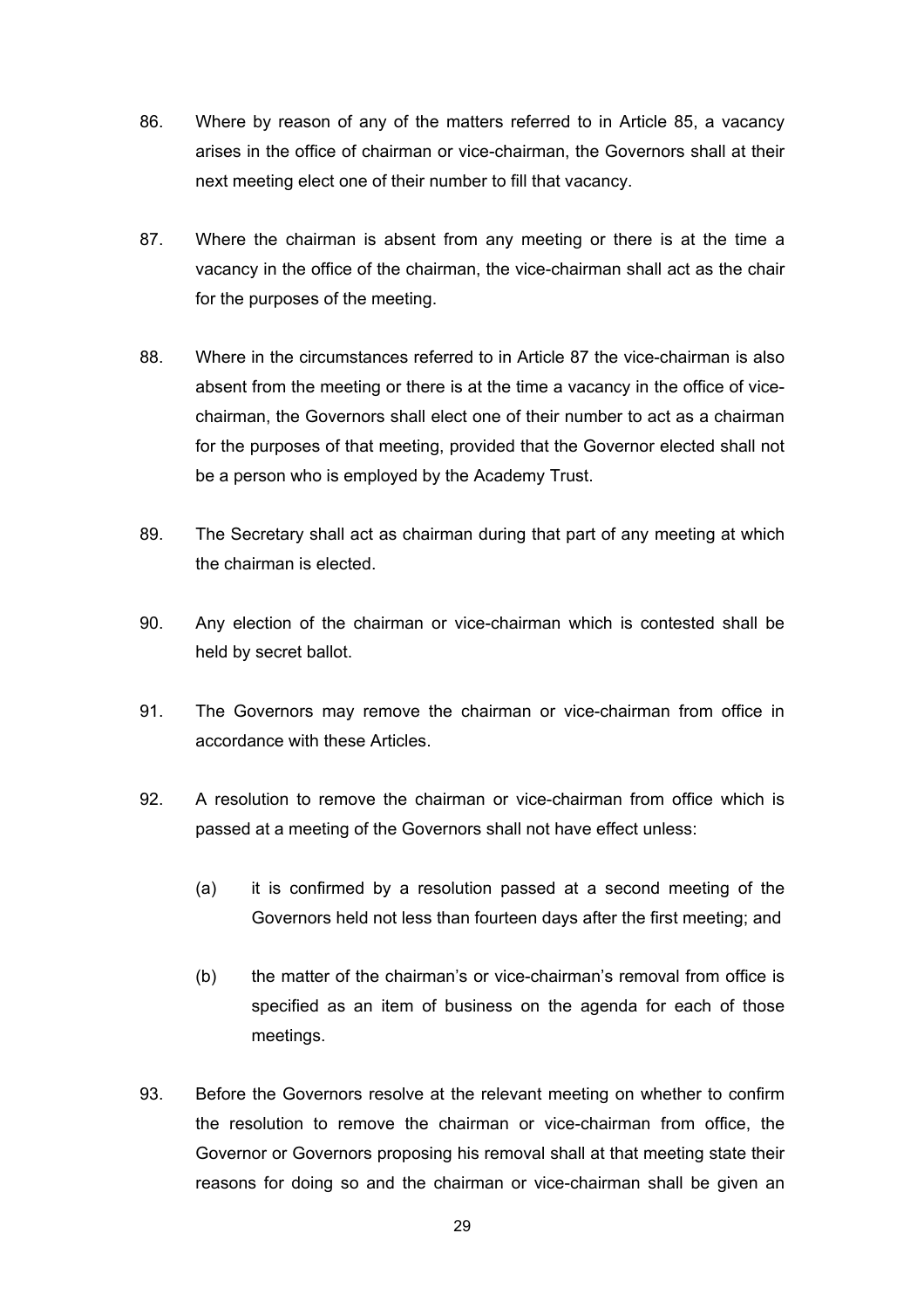opportunity to make a statement in response.

#### POWERS OF GOVERNORS

- 94. Subject to provisions of the Companies Act 2006, the Articles and to any directions given by special resolution, the business of the Academy Trust shall be managed by the Governors who may exercise all the powers of the Academy Trust. No alteration of the Articles and no such direction shall invalidate any prior act of the Governors which would have been valid if that alteration had not been made or that direction had not been given. The powers given by this Article shall not be limited by any special power given to the Governors by the Articles and a meeting of Governors at which a quorum is present may exercise all the powers exercisable by the Governors.
- 95. In addition to all powers hereby expressly conferred upon them and without detracting from the generality of their powers under the Articles the Governors shall have the following powers, namely:
	- (a) to expend the funds of the Academy Trust in such manner as they shall consider most beneficial for the achievement of the Object and to invest in the name of the Academy Trust such part of the funds as they may see fit and to direct the sale or transposition of any such investments and to expend the proceeds of any such sale in furtherance of the Object; and
	- (b) to enter into contracts on behalf of the Academy Trust.
- 96. In the exercise of their powers and functions, the Governors may consider any advice given by the Headteacher and any other executive officer.
- 97. Any bank account in which any money of the Academy Trust is deposited shall be operated by the Governors in the name of the Academy Trust. All cheques and orders for the payment of money from such an account shall be signed by at least two signatories authorised by the Governors.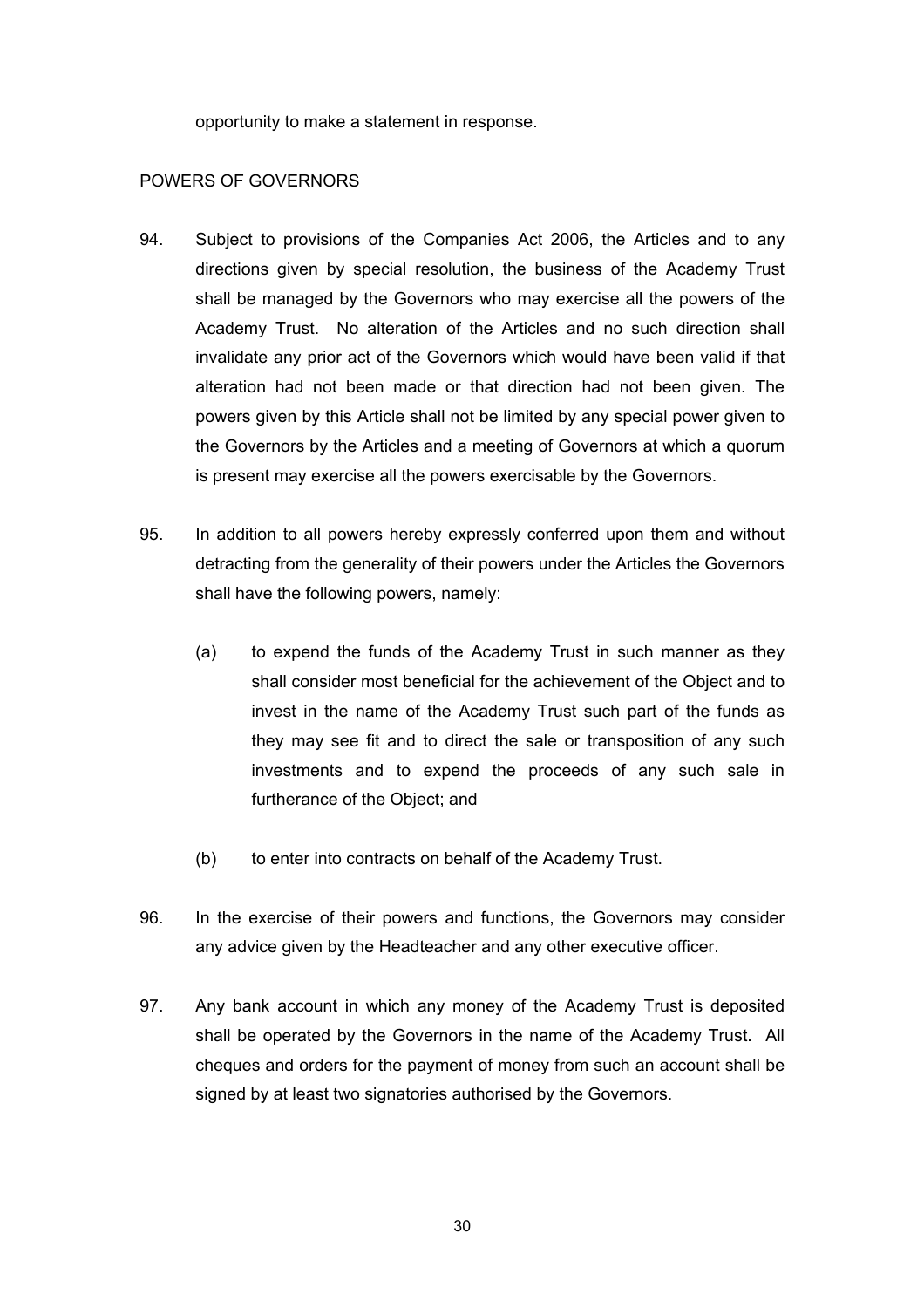#### CONFLICTS OF INTEREST

- 98. Any Governor who has or can have any direct or indirect duty or personal interest (including but not limited to any Personal Financial Interest) which conflicts or may conflict with his duties as a Governor shall disclose that fact to the Governors as soon as he becomes aware of it. A Governor must absent himself from any discussions of the Governors in which it is possible that a conflict will arise between his duty to act solely in the interests of the Academy Trust and any duty or personal interest (including but not limited to any Personal Financial Interest).
- 99. For the purpose of Article 98, a Governor has a Personal Financial Interest in the employment or remuneration of, or the provision of any other benefit to, that Governor as permitted by and as defined by articles 6.5-6.9.

## THE MINUTES

- 100. The minutes of the proceedings of a meeting of the Governors shall be drawn up and entered into a book kept for the purpose by the person acting as Secretary for the purposes of the meeting and shall be signed (subject to the approval of the Governors) at the same or next subsequent meeting by the person acting as chairman thereof. The minutes shall include a record of:
	- (a) all appointments of officers made by the Governors; and
	- (b) all proceedings at meetings of the Academy Trust and of the Governors and of committees of Governors including the names of the Governors present at each such meeting.

## **COMMITTEES**

101. Subject to these Articles, the Governors may establish any committee. Subject to these Articles, the constitution, membership and proceedings of any committee shall be determined by the Governors. The establishment, terms of reference, constitution and membership of any committee of the Governors shall be reviewed at least once in every twelve months. The membership of any committee of the Governors may include persons who are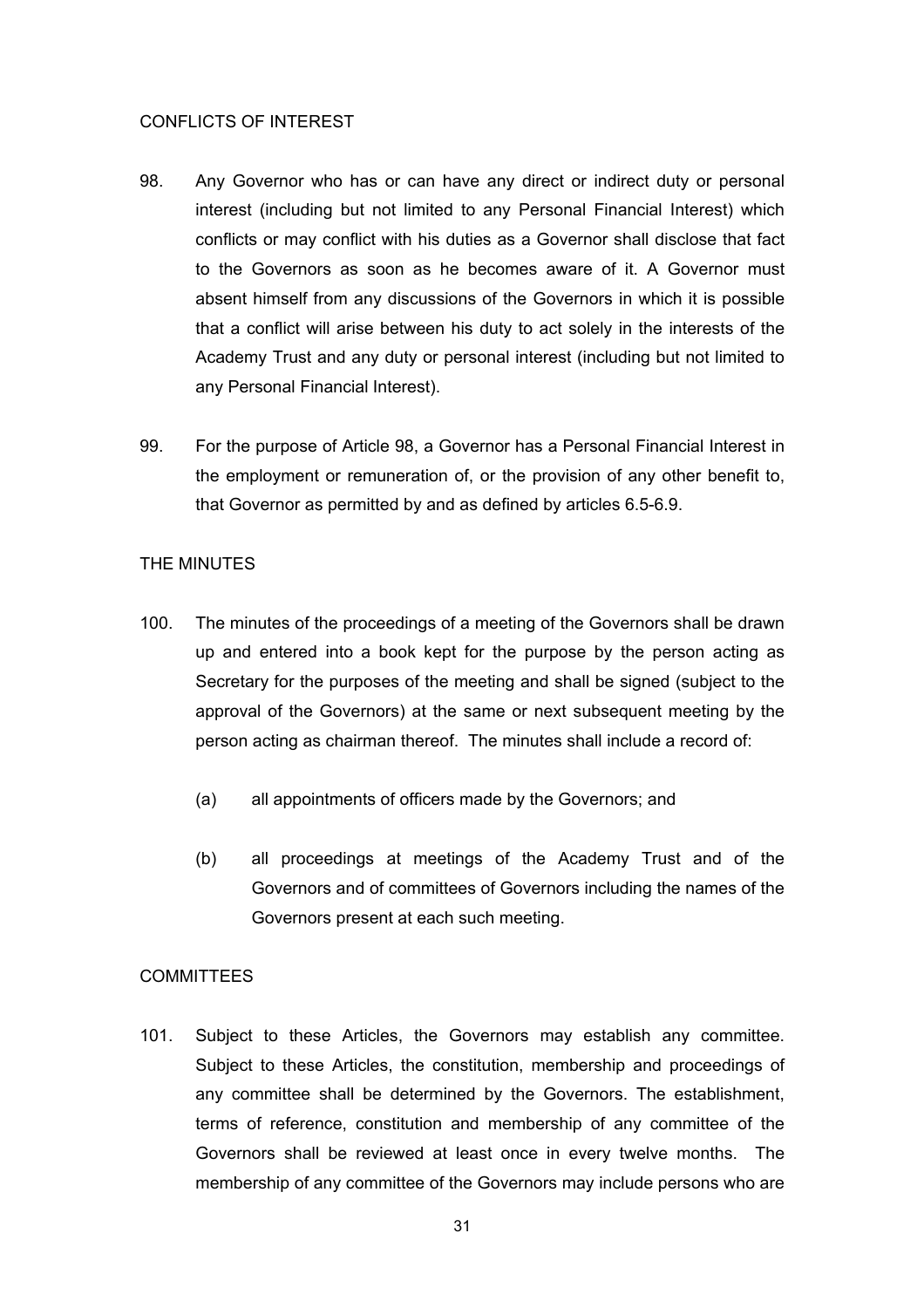not Governors, provided that a majority of members of any such committee shall be Governors. The Governors may determine that some or all of the members of a committee who are not Governors shall be entitled to vote in any proceedings of the committee. No vote on any matter shall be taken at a meeting of a committee of the Governors unless the majority of members of the committee present are Governors.

#### **DELEGATION**

- 102. The Governors may delegate to any Governor, committee, the Headteacher or any other holder of an executive office, such of their powers or functions as they consider desirable to be exercised by them. Any such delegation may be made subject to any conditions the Governors may impose and may be revoked or altered.
- 103. Where any power or function of the Governors is exercised by any committee, any Governor, Headteacher or any other holder of an executive office, that person or committee shall report to the Governors in respect of any action taken or decision made with respect to the exercise of that power or function at the meeting of the Governors immediately following the taking of the action or the making of the decision.

## HEADTEACHER

104. The Governors shall appoint the Headteacher. The Governors may delegate such powers and functions as they consider are required by the Headteacher for the internal organisation, management and control of the Academy (including the implementation of all policies approved by the Governors and for the direction of the teaching and curriculum at the Academy).

## MEETINGS OF THE GOVERNORS

- 105. Subject to these Articles, the Governors may regulate their proceedings as they think fit.
- 106. The Governors shall hold at least three meetings in every school year. Meetings of the Governors shall be convened by the Secretary. In exercising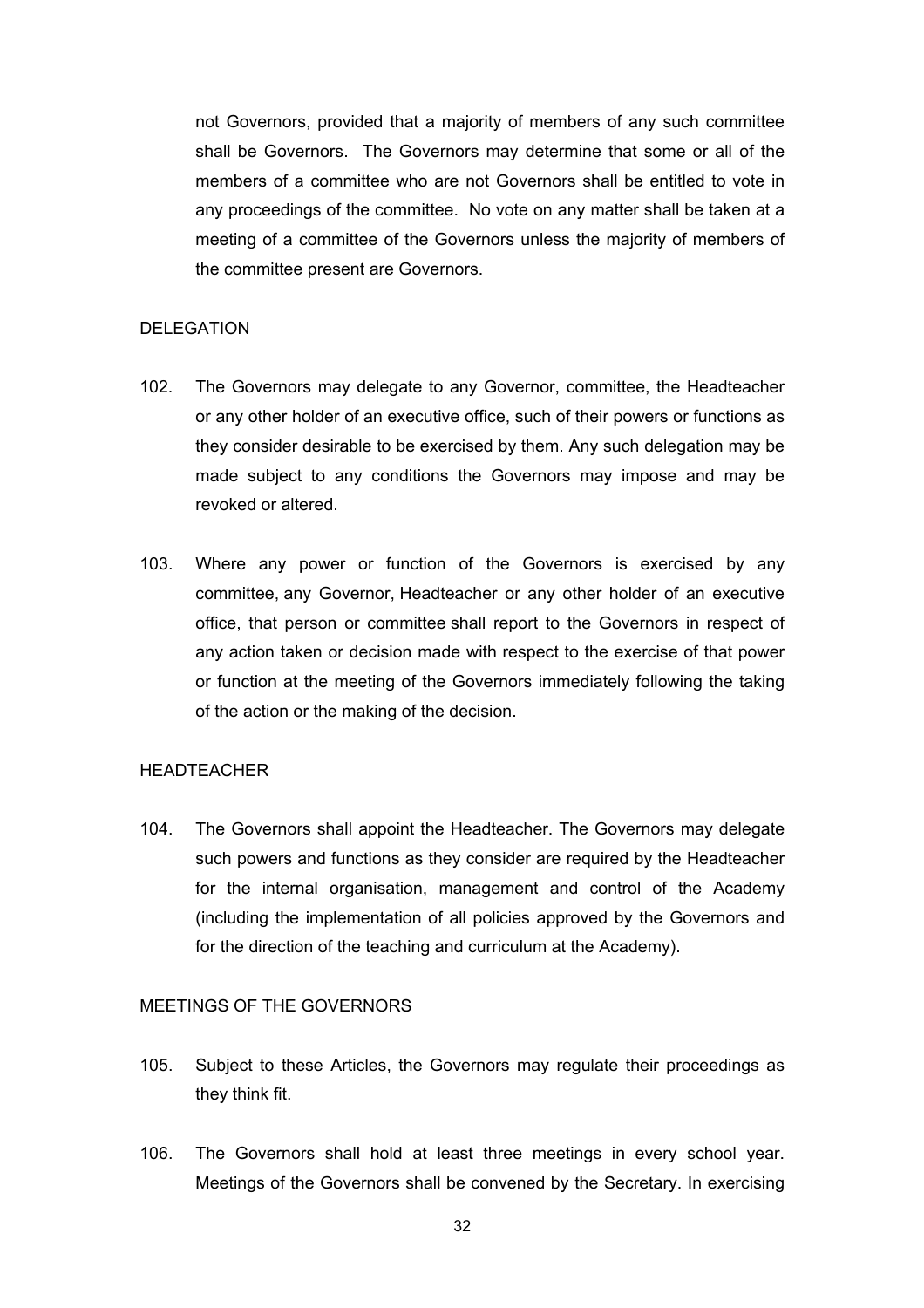his functions under this Article the Secretary shall comply with any direction:

- (a) given by the Governors; or
- (b) given by the chairman of the Governors or, in his absence or where there is a vacancy in the office of chairman, the vice-chairman of the Governors, so far as such direction is not inconsistent with any direction given as mentioned in 106(a).
- 107. Any three Governors may, by notice in writing given to the Secretary, requisition a meeting of the Governors and it shall be the duty of the Secretary to convene such a meeting as soon as is reasonably practicable.
- 108. Each Governor shall be given at least fourteen clear days before the date of a meeting:
	- (a) notice in writing thereof, signed by the Secretary, and sent to each Governor at the address provided by each Governor from time to time;
	- (b) a copy of the agenda for the meeting; and
	- (c) provided that where the chairman or, in his absence or where there is a vacancy in the office of chairman, the vice-chairman, so determines on the ground that there are matters demanding urgent consideration, it shall be sufficient if the written notice of a meeting, and the copy of the agenda thereof are given within such shorter period as he directs.
- 109. The convening of a meeting and the proceedings conducted thereat shall not be invalidated by reason of any individual not having received written notice of the meeting or a copy of the agenda thereof.
- 110. A resolution to rescind or vary a resolution carried at a previous meeting of the Governors shall not be proposed at a meeting of the Governors unless the consideration of the rescission or variation of the previous resolution is a specific item of business on the agenda for that meeting.
- 111. A meeting of the Governors shall be terminated forthwith if: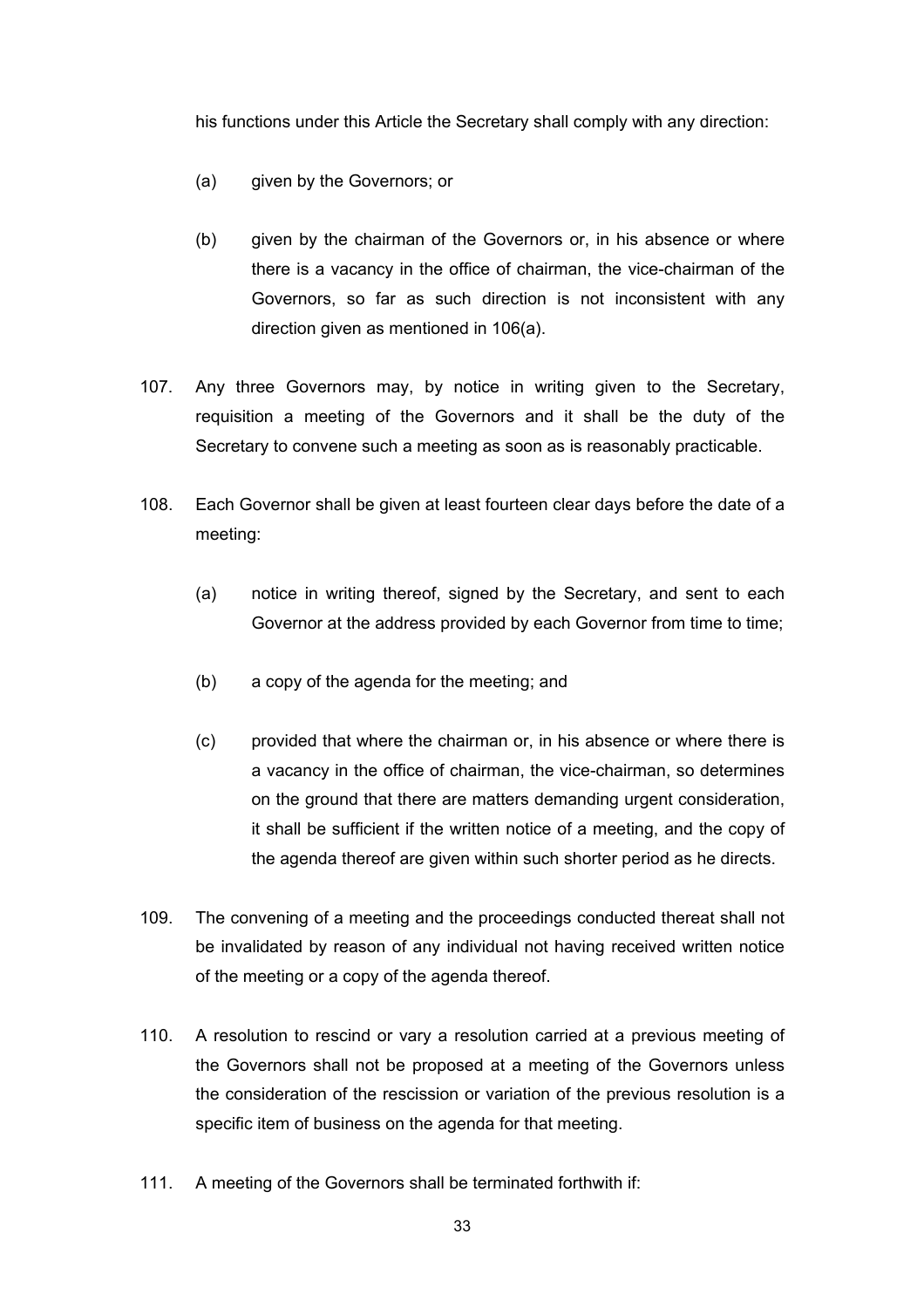- (a) the Governors so resolve; or
- (b) the number of Governors present ceases to constitute a quorum for a meeting of the Governors in accordance with Article 114, subject to Article 116.
- 112. Where in accordance with Article 111 a meeting is not held or is terminated before all the matters specified as items of business on the agenda for the meeting have been disposed of, a further meeting shall be convened by the Secretary as soon as is reasonably practicable, but in any event within seven days of the date on which the meeting was originally to be held or was so terminated.
- 113. Where the Governors resolve in accordance with Article 111 to adjourn a meeting before all the items of business on the agenda have been disposed of, the Governors shall before doing so determine the time and date at which a further meeting is to be held for the purposes of completing the consideration of those items, and they shall direct the Secretary to convene a meeting accordingly.
- 114. Subject to Article 116 the quorum for a meeting of the Governors, and any vote on any matter thereat, shall be any three Governors, or, where greater, any one third (rounded up to a whole number) of the total number of Governors holding office at the date of the meeting. If the Secretary of State has appointed Additional or Further Governors then a majority of the quorum must be made up of Additional or Further Governors.
- 115. The Governors may act notwithstanding any vacancies in their number, but, if the numbers of Governors is less than the number fixed as the quorum, the continuing Governors may act only for the purpose of filling vacancies or of calling a general meeting.
- 116. The quorum for the purposes of:
	- (a) appointing a Parent Governor under Article 57;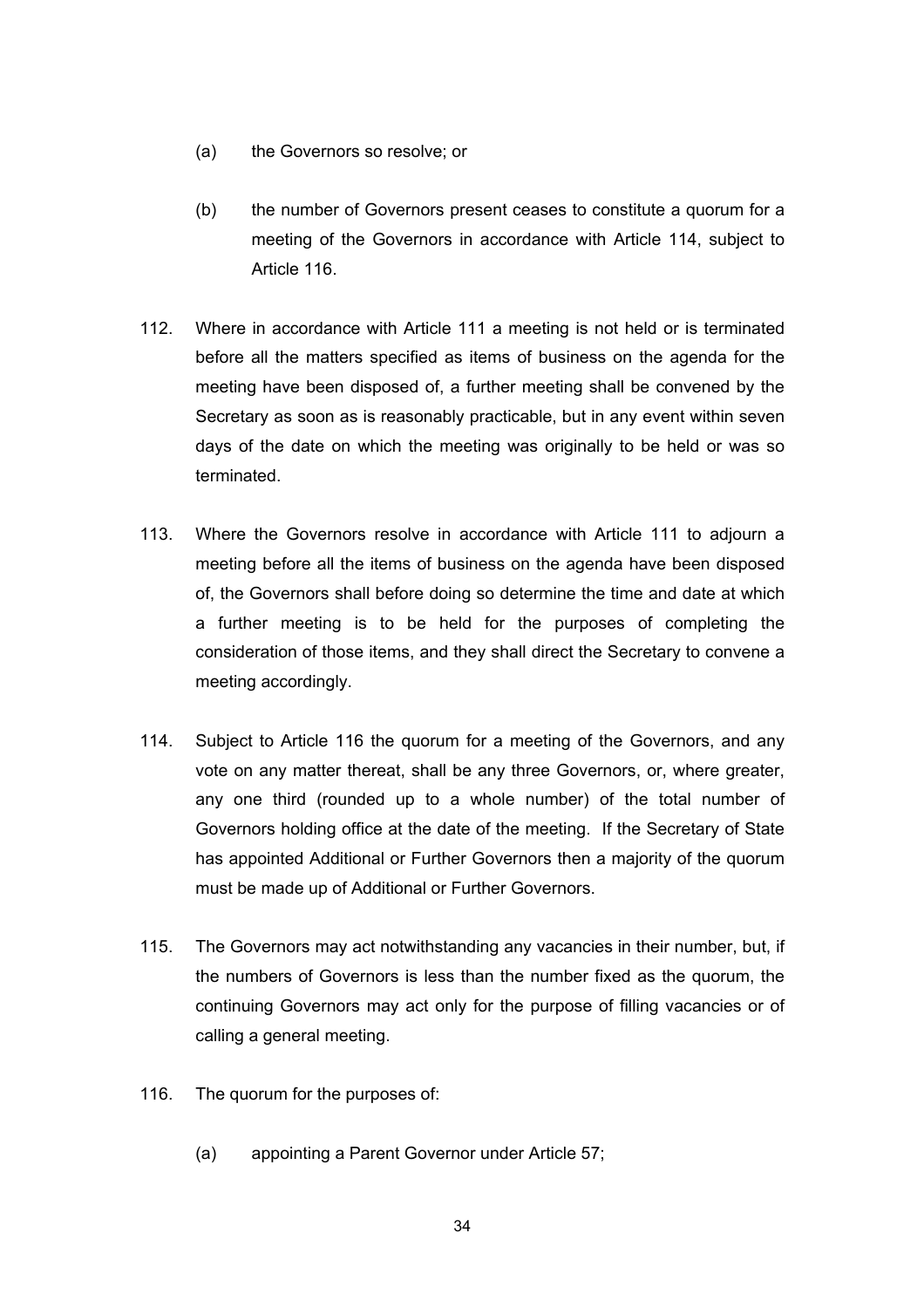- (b) any vote on the removal of a Governor in accordance with Article 67, 67A or 67B; and
- (c) any vote on the removal of the chairman of the Governors in accordance with Article 91;

shall be any two-thirds (rounded up to a whole number) of the persons who are at the time Governors entitled to vote on those respective matters.

- 117. Subject to these Articles, every question to be decided at a meeting of the Governors shall be determined by a majority of the votes of the Governors present and voting on the question. Every Governor shall have one vote.
- 118. Subject to Article 114-116, where there is an equal division of votes, the chairman of the meeting shall have a casting vote in addition to any other vote he may have.
- 119. The proceedings of the Governors shall not be invalidated by:
	- (a) any vacancy among their number; or
	- (b) any defect in the election, appointment or nomination of any Governor.
- 120. A resolution in writing, signed by all the Governors entitled to receive notice of a meeting of Governors or of a committee of Governors, shall be valid and effective as if it had been passed at a meeting of Governors or (as the case may be) a committee of Governors duly convened and held. Such a resolution may consist of several documents in the same form, each signed by one or more of the Governors.
- 121. Subject to Article 122, the Governors shall ensure that a copy of:
	- (a) the agenda for every meeting of the Governors;
	- (b) the draft minutes of every such meeting, if they have been approved by the person acting as chairman of that meeting;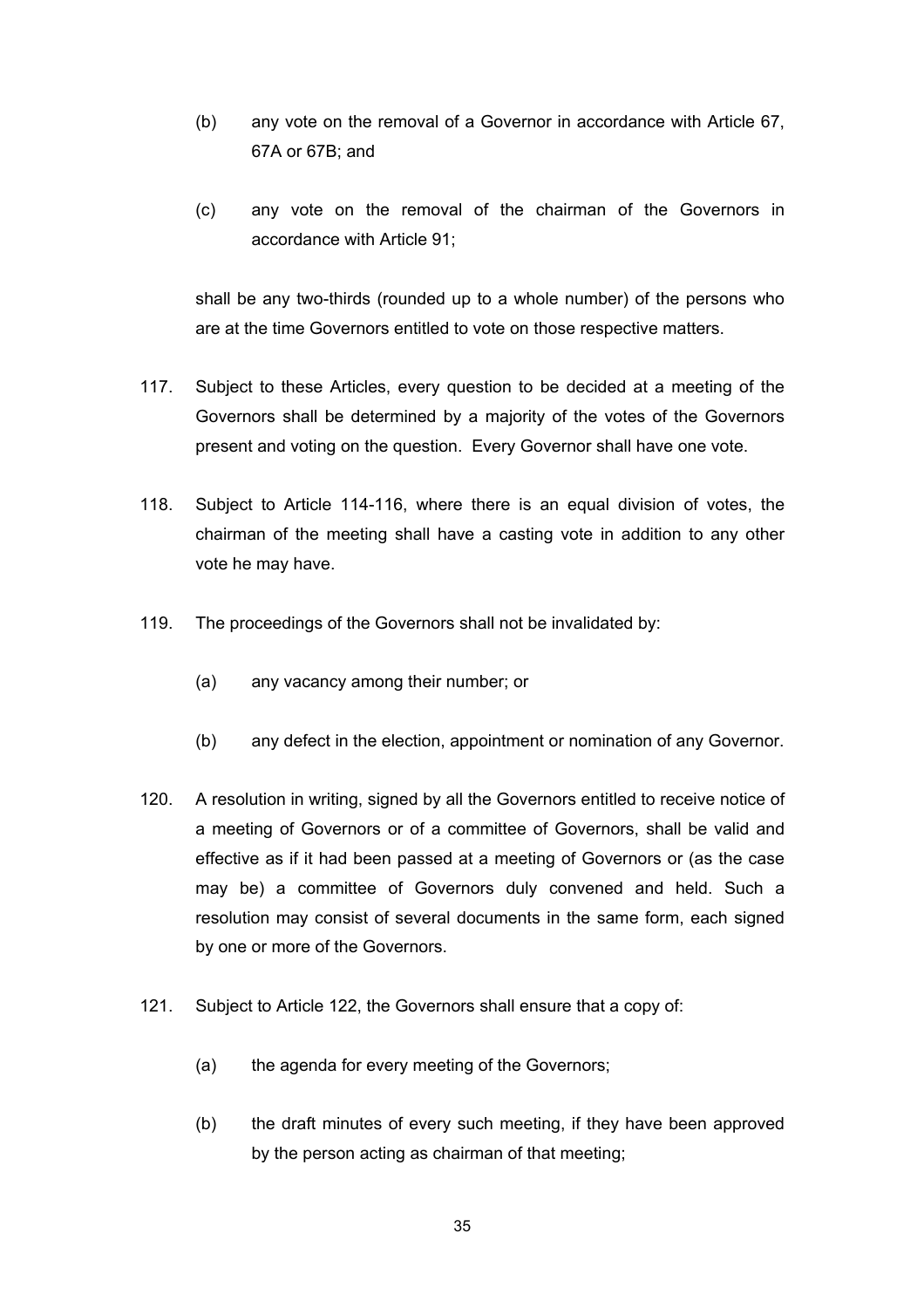- (c) the signed minutes of every such meeting; and
- (d) any report, document or other paper considered at any such meeting,

are, as soon as is reasonably practicable, made available at the Academy to persons wishing to inspect them.

- 122. There may be excluded from any item required to be made available in pursuance of Article 121, any material relating to:
	- (a) a named teacher or other person employed, or proposed to be employed, at the Academy;
	- (b) a named pupil at, or candidate for admission to, the Academy; and
	- (c) any matter which, by reason of its nature, the Governors are satisfied should remain confidential.
- 123. Any Governor shall be able to participate in meetings of the Governors by telephone or video conference provided that:
	- (a) he has given notice of his intention to do so detailing the telephone number on which he can be reached and/or appropriate details of the video conference suite from which he shall be taking part at the time of the meeting at least 48 hours before the meeting; and
	- (b) the Governors have access to the appropriate equipment if after all reasonable efforts it does not prove possible for the person to participate by telephone or video conference the meeting may still proceed with its business provided it is otherwise quorate.

## PATRONS AND HONORARY OFFICERS

124. The Governors may from time to time appoint any person whether or not a Member of the Academy Trust to be a patron of the Academy Trust or to hold any honorary office and may determine for what period he is to hold such office.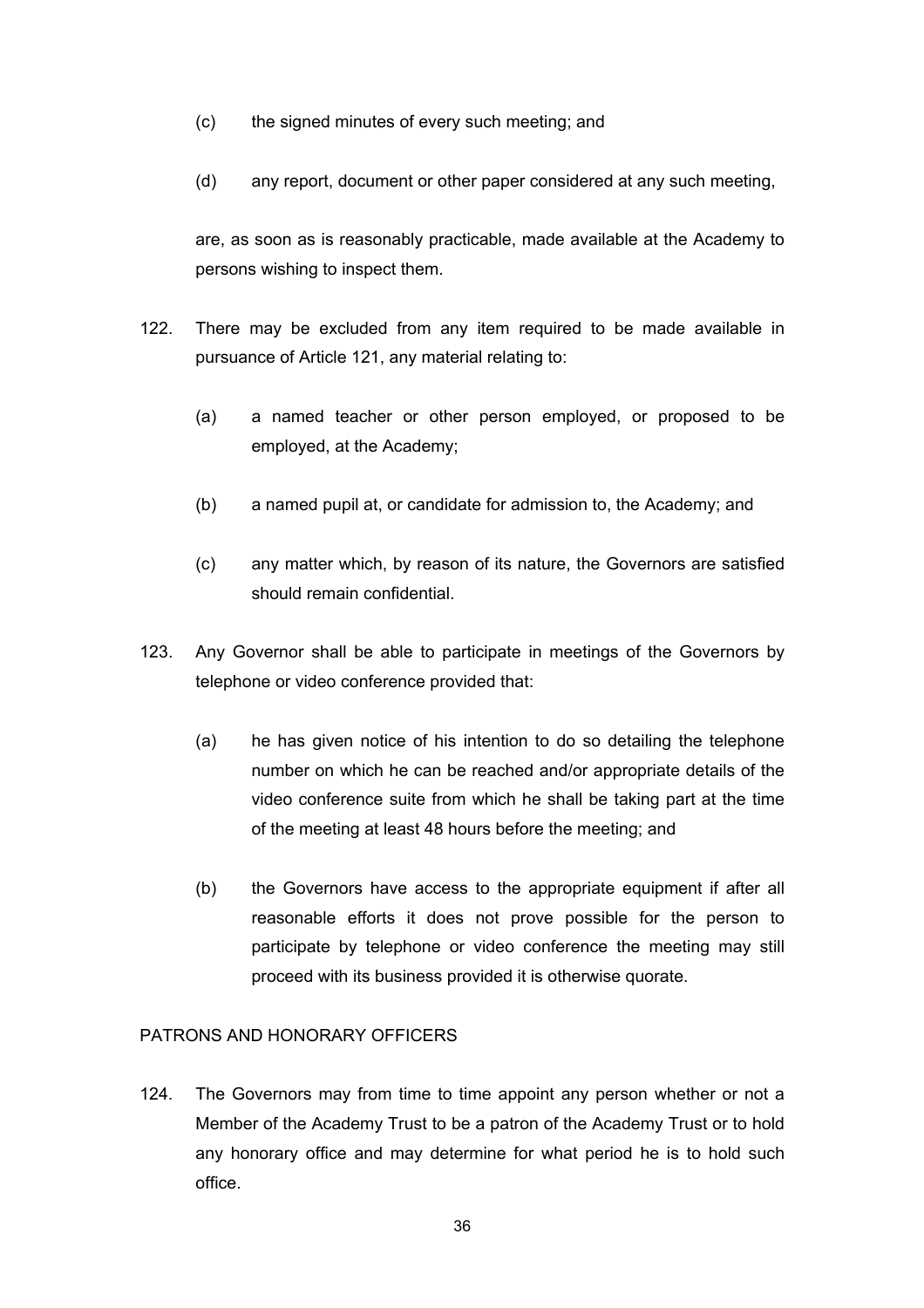#### THE SEAL

125. The seal, if any, shall only be used by the authority of the Governors or of a committee of Governors authorised by the Governors. The Governors may determine who shall sign any instrument to which the seal is affixed and unless otherwise so determined it shall be signed by a Governor and by the Secretary or by a second Governor.

#### **ACCOUNTS**

126. Accounts shall be prepared in accordance with the relevant Statement of Recommended Practice as if the Academy Trust was a non-exempt charity and Parts 15 and 16 of the Companies Act 2006 and the Academy Trust shall file these with the Secretary of State and the Principal Regulator by 31 December each Academy Financial Year.

## ANNUAL REPORT

127. The Governors shall prepare its Annual Report in accordance with the Statement of Recommended Practice as if the Academy Trust was a nonexempt charity and shall file these with the Secretary of State and the Principal Regulator by 31 December each Academy Financial Year.

#### ANNUAL RETURN

128. The Governors shall comply with their obligations under Part 24 of the Companies Act 2006 (or any statutory re-enactment or modification of that Act) with regard to the preparation of an annual return to the Registrar of Companies and in accordance with the Statement of Recommended Practice as if the Academy Trust was a non-exempt charity and to the Secretary of State and the Principal Regulator by 31 December each Academy Financial Year.

## **NOTICES**

129. Any notice to be given to or by any person pursuant to the Articles (other than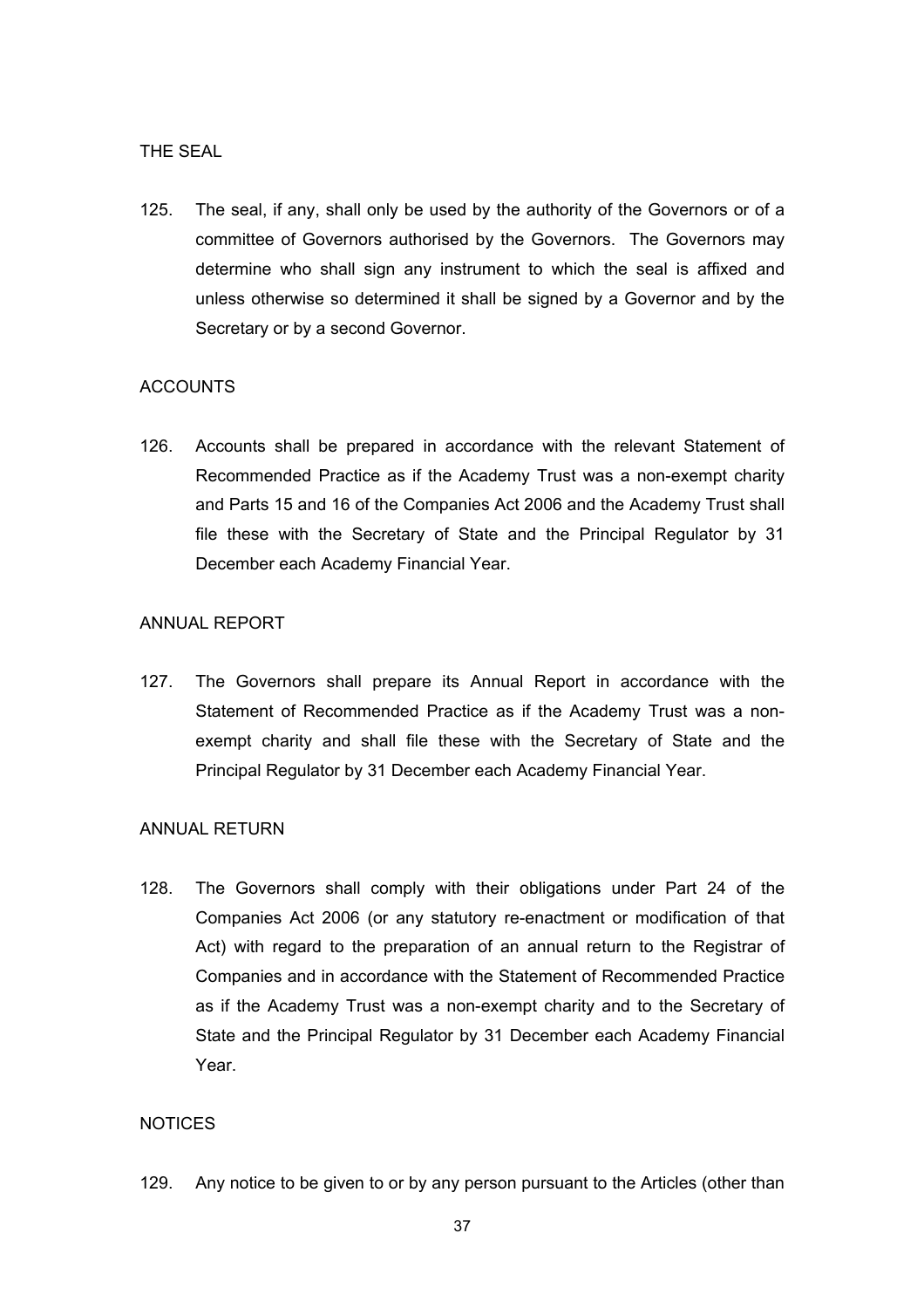a notice calling a meeting of the Governors) shall be in writing or shall be given using electronic communications to an address for the time being notified for that purpose to the person giving the notice. In these Articles, "Address" in relation to electronic communications, includes a number or address used for the purposes of such communications.

- 130. A notice may be given by the Academy Trust to a Member either personally or by sending it by post in a prepaid envelope addressed to the Member at his registered address or by leaving it at that address or by giving it using electronic communications to an address for the time being notified to the Academy Trust by the Member. A Member whose registered address is not within the United Kingdom and who gives to the Academy Trust an address within the United Kingdom at which notices may be given to him, or an address to which notices may be sent using electronic communications, shall be entitled to have notices given to him at that address, but otherwise no such Member shall be entitled to receive any notice from the Academy Trust.
- 131. A Member present, either in person or by proxy, at any meeting of the Academy Trust shall be deemed to have received notice of the meeting and, where necessary, of the purposes for which it was called.
- 132. Proof that an envelope containing a notice was properly addressed, prepaid and posted shall be conclusive evidence that the notice was given. Proof that a notice contained in an electronic communication was sent in accordance with guidance issued by the Institute of Chartered Secretaries and Administrators shall be conclusive evidence that the notice was given. A notice shall be deemed to be given at the expiration of 48 hours after the envelope containing it was posted or, in the case of a notice contained in an electronic communication, at the expiration of 48 hours after the time it was sent.

## **INDEMNITY**

133. Subject to the provisions of the Companies Act 2006 every Governor or other officer or auditor of the Academy Trust shall be indemnified out of the assets of the Academy Trust against any liability incurred by him in that capacity in defending any proceedings, whether civil or criminal, in which judgment is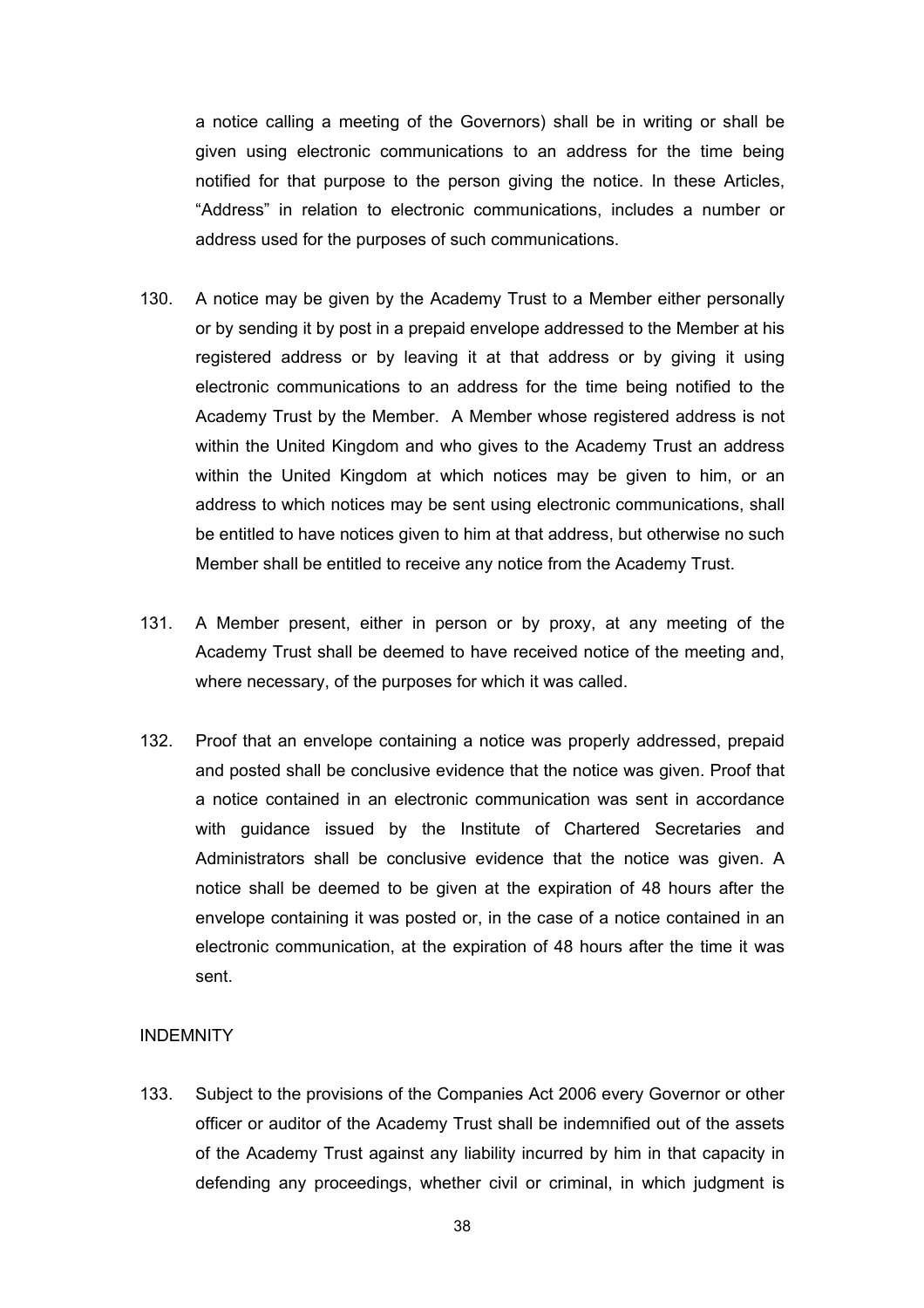given in his favour or in which he is acquitted or in connection with any application in which relief is granted to him by the court from liability for negligence, default, breach of duty or breach of trust in relation to the affairs of the Academy Trust.

## RULES

- 134. The Governors may from time to time make such rules or bye laws as they may deem necessary or expedient or convenient for the proper conduct and management of the Academy Trust and for purposes of prescribing classes of and conditions of membership, and in particular but without prejudice to the generality of the foregoing, they may by such rules or bye laws regulate:
	- (a) the admission and classification of Members of the Academy Trust (including the admission of organisations to membership) and the rights and privileges of such Members, and the conditions of membership and the terms on which Members may resign or have their membership terminated and the entrance fees, subscriptions and other fees or payments to be made by Members;
	- (b) the conduct of Members of the Academy Trust in relation to one another, and to the Academy Trust's servants;
	- (c) the setting aside of the whole or any part or parts of the Academy Trust's premises at any particular time or times or for any particular purpose or purposes;
	- (d) the procedure at general meetings and meetings of the Governors and committees of the Governors in so far as such procedure is not regulated by the Articles; and
	- (e) generally, all such matters as are commonly the subject matter of company rules.
- 135. The Academy Trust in general meeting shall have power to alter, add or to repeal the rules or bye laws and the Governors shall adopt such means as they think sufficient to bring to the notice of Members of the Academy Trust all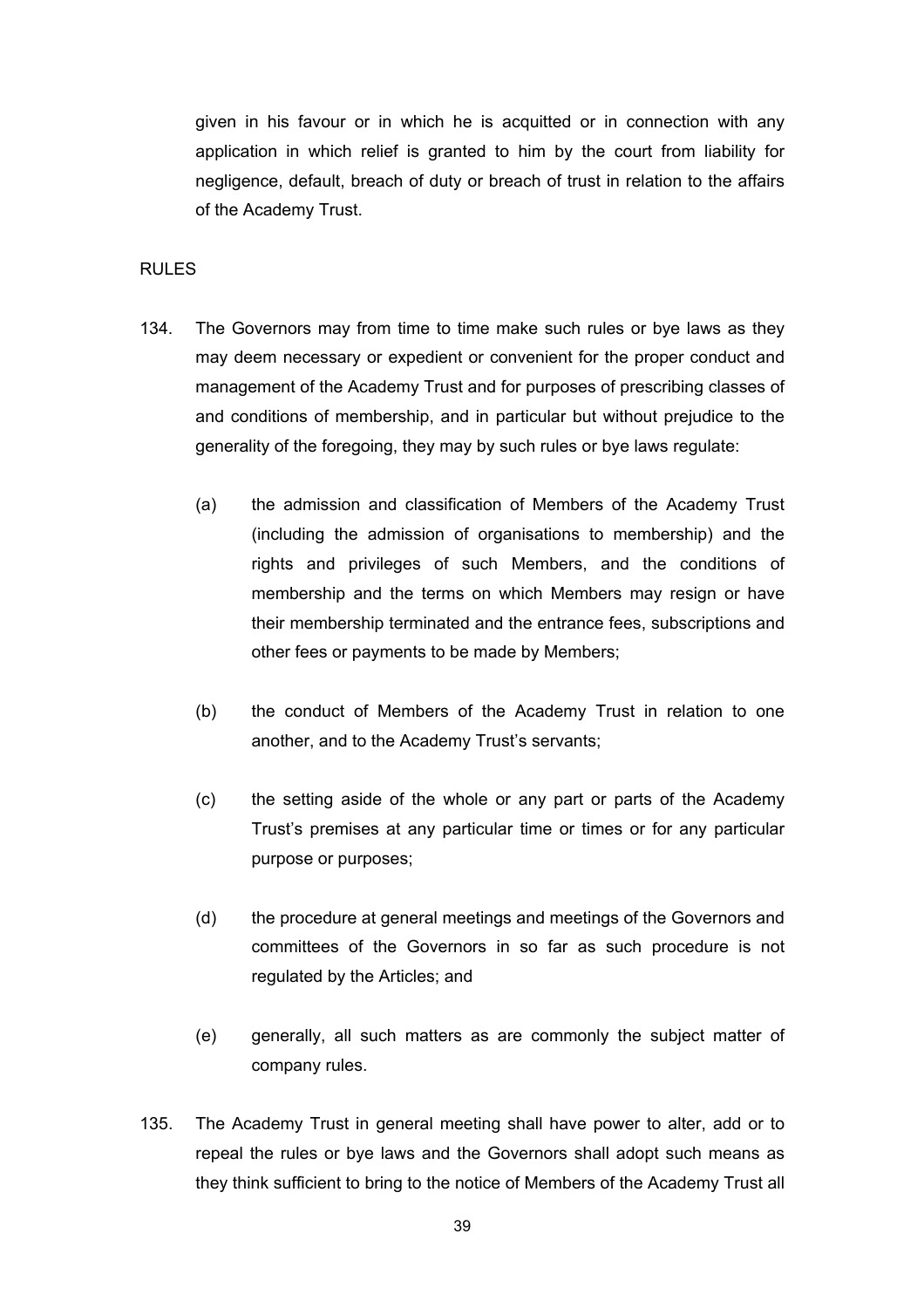such rules or bye laws, which shall be binding on all Members of the Academy Trust provided that no rule or bye law shall be inconsistent with, or shall affect or repeal anything contained in, the Articles.

#### AVOIDING INFLUENCED COMPANY STATUS

- 136. Notwithstanding the number of Members from time to time, the maximum aggregate number of votes exercisable by Local Authority Associated Persons shall never exceed 19.9% of the total number of votes exercisable by Members in general meeting and the votes of the other Members having a right to vote at the meeting will be increased on a pro-rata basis.
- 137. No person who is a Local Authority Associated Person may be appointed as a Governor if, once the appointment had taken effect, the number of Governors who are Local Authority Associated Persons would represent 20% or more of the total number of Governors. Upon any resolution put to the Governors, the maximum aggregate number of votes exercisable by any Governors who are Local Authority Associated Persons shall represent a maximum of 19.9% of the total number of votes cast by the Governors on such a resolution and the votes of the other Governors having a right to vote at the meeting will be increased on a pro-rata basis.
- 138. No person who is a Local Authority Associated Person is eligible to be appointed to the office of Governor unless his appointment to such office is authorised by the local authority to which he is associated.
- 139. If at the time of either his becoming a Member of the Academy Trust or his first appointment to office as a Governor any Member or Governor was not a Local Authority Associated Person but later becomes so during his membership or tenure as a Governor he shall be deemed to have immediately resigned his membership and/or resigned from his office as a Governor as the case may be.
- 140. If at any time the number of Governors or Members who are also Local Authority Associated Persons would (but for Articles 136 to 139 inclusive) represent 20% or more of the total number of Governors or Members (as the case may be) then a sufficient number of the Governors or Members (as the